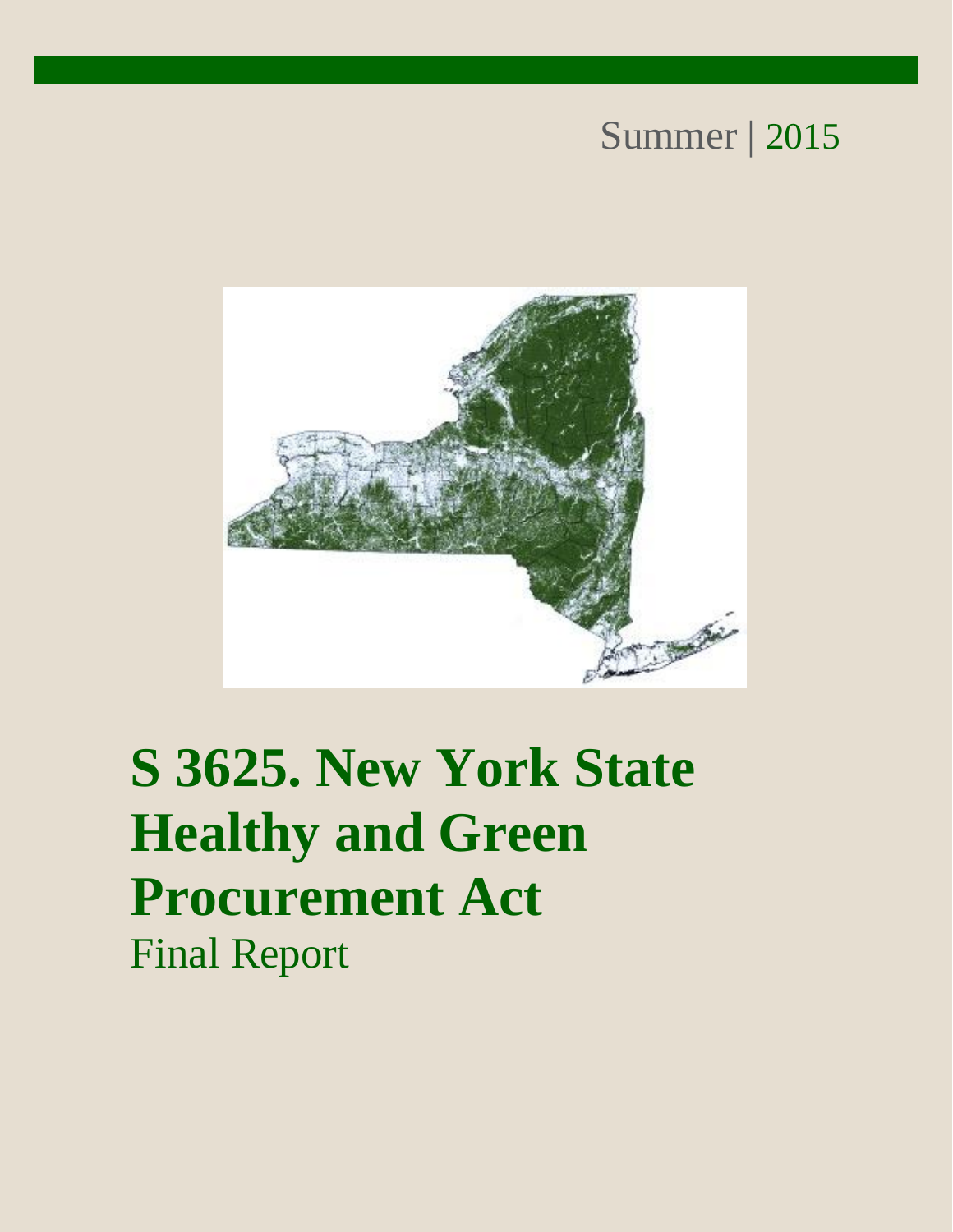MPA in Environmental Science and Policy, Class of 2016 School of International and Public Affairs Columbia University

U9229 Workshop in Applied Earth Systems Management

| <b>Faculty Advisor:</b>     | <b>Professor Steven Cohen</b>                                                                                                                                |
|-----------------------------|--------------------------------------------------------------------------------------------------------------------------------------------------------------|
| Team Manager:               | Alireza Zamani                                                                                                                                               |
| <b>Team Deputy Manager:</b> | E Zhao                                                                                                                                                       |
| <b>Team Members:</b>        | Valerie J. Amor<br>Erik Berg<br>Paulo Bergamo<br><b>Andrew Chang</b><br>Yufei Dai<br>Ilinca Kung-Parslow<br>Lei Ma<br>Ingeria Miller<br><b>Minyoung Shin</b> |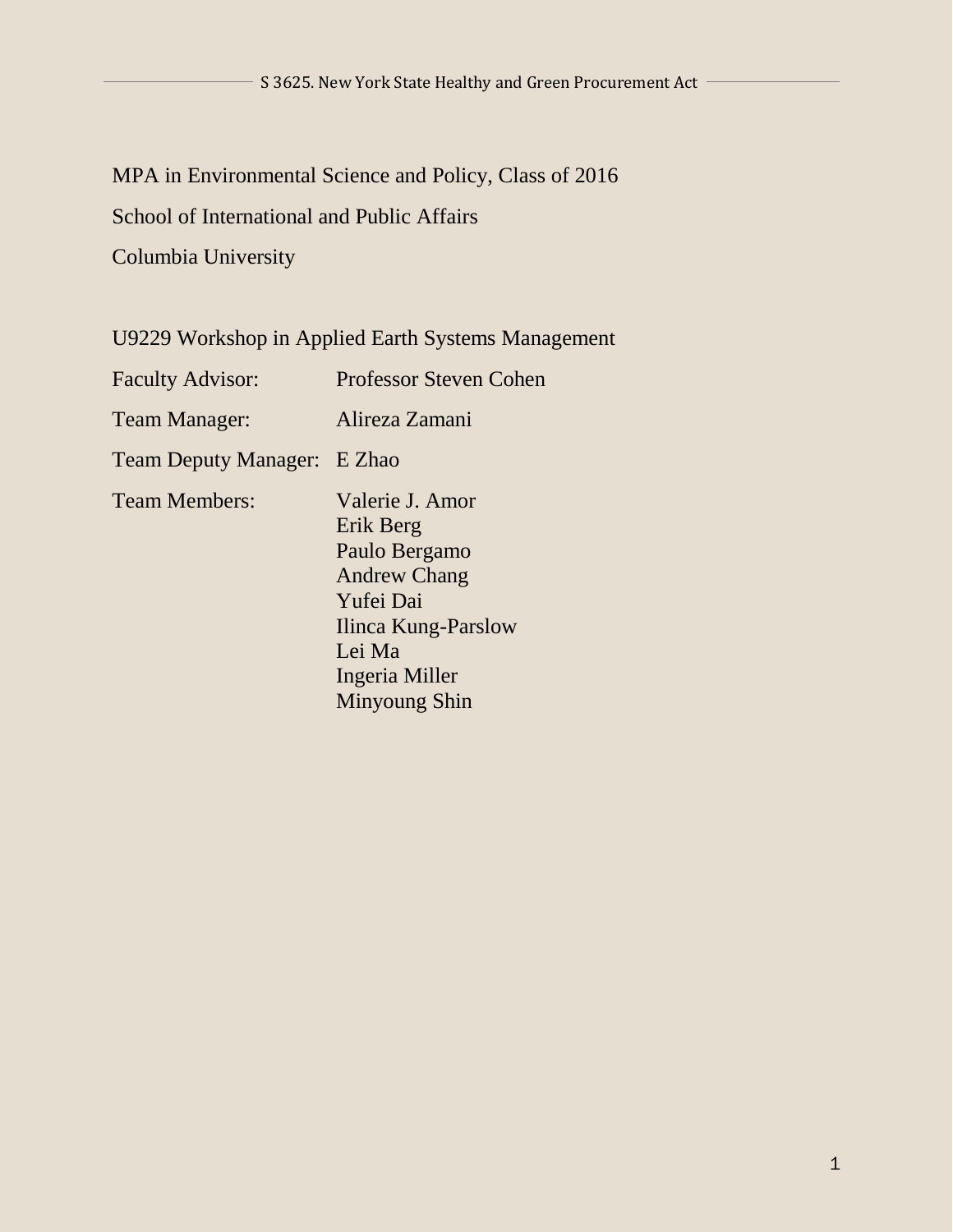## **Table of Contents**

|                         | $\mathbf{1}$ |                                                                             |     |
|-------------------------|--------------|-----------------------------------------------------------------------------|-----|
| 2 <sup>1</sup>          |              |                                                                             |     |
|                         | 2.1          | What is the Current Procurement Criteria of New York State? 4               |     |
|                         | 2.2          |                                                                             |     |
|                         |              |                                                                             |     |
|                         |              |                                                                             |     |
|                         | 3.2          |                                                                             |     |
| 4                       |              | <b>What are the Environmental Problems, Science, Proposed Solutions and</b> |     |
|                         |              |                                                                             | .12 |
|                         | 4.1          |                                                                             | .12 |
|                         |              |                                                                             |     |
|                         |              |                                                                             |     |
|                         | 4.4          |                                                                             |     |
| 5 <sup>1</sup>          |              |                                                                             |     |
| 6                       |              |                                                                             | .23 |
| $\overline{\mathbf{7}}$ |              |                                                                             | .25 |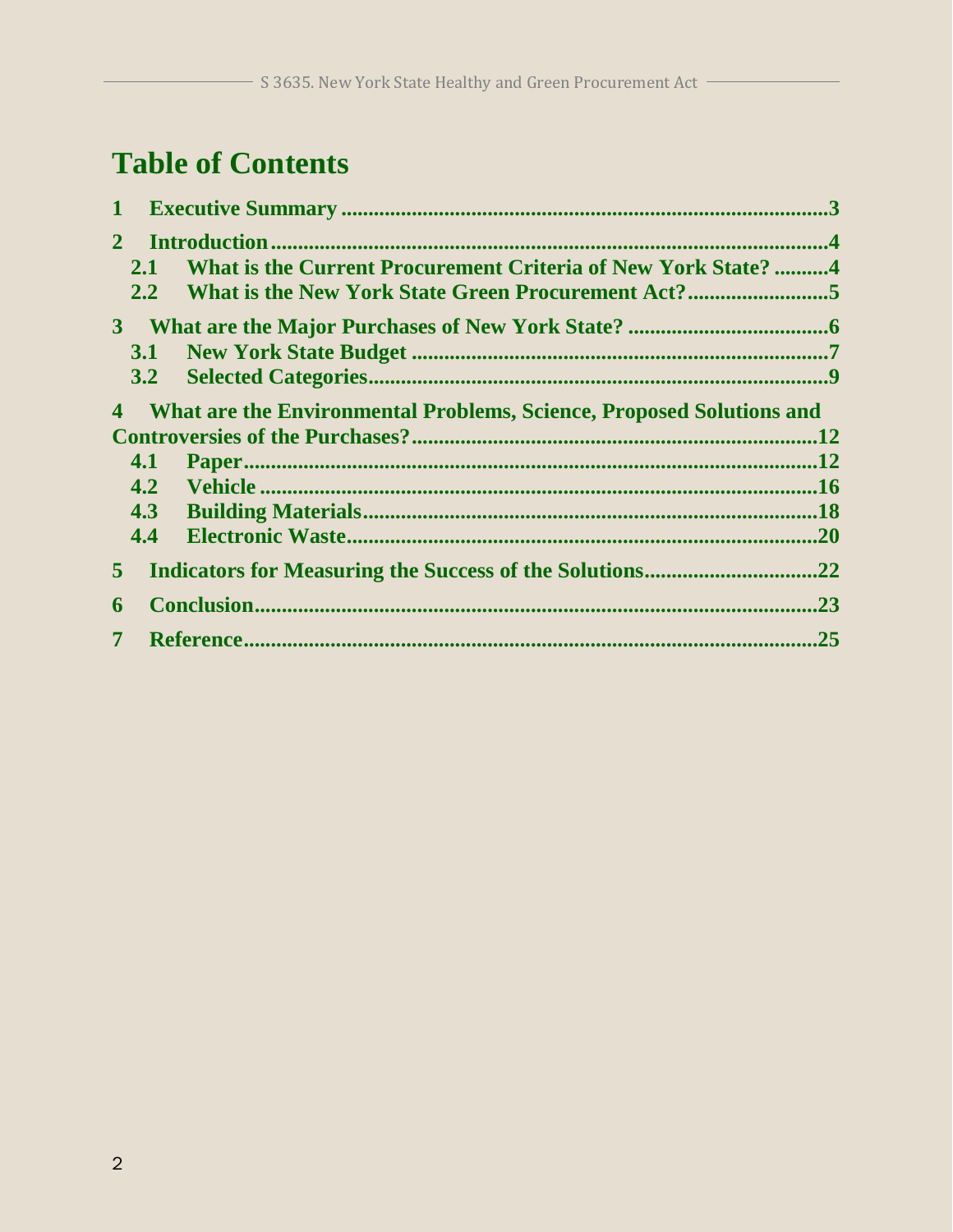## **1 Executive Summary**

With a procurement budget of \$142 billion, New York State has decided to add a sustainability metric to the purchases it makes in order to improve the environment and the health of its citizens. The bill indicated specific examples of purchases that it aimed to improve such as procuring 30% post-consumer paper, however, based on the budget; we came up with additional areas that play a significant role in the procurement process. These four areas include the purchases of vehicles, paper, electronics, and building materials. The primary purpose of this analysis is scientific. Hence, the goal is to have a process that is easier on the environment than current methods of procurement. The categories listed above went through a lifecycle analysis, and the most environmentally significant stage of the assessment was further analyzed. By identifying the environmental and health issues of the stage, we came up with viable recommendations to alleviate these negative effects. Then, the science behind the recommendations explained the negative consequences that would be expected. To prove that these recommendations are more sustainable than previous practices, there are indicators of success that can measure and verify these claims.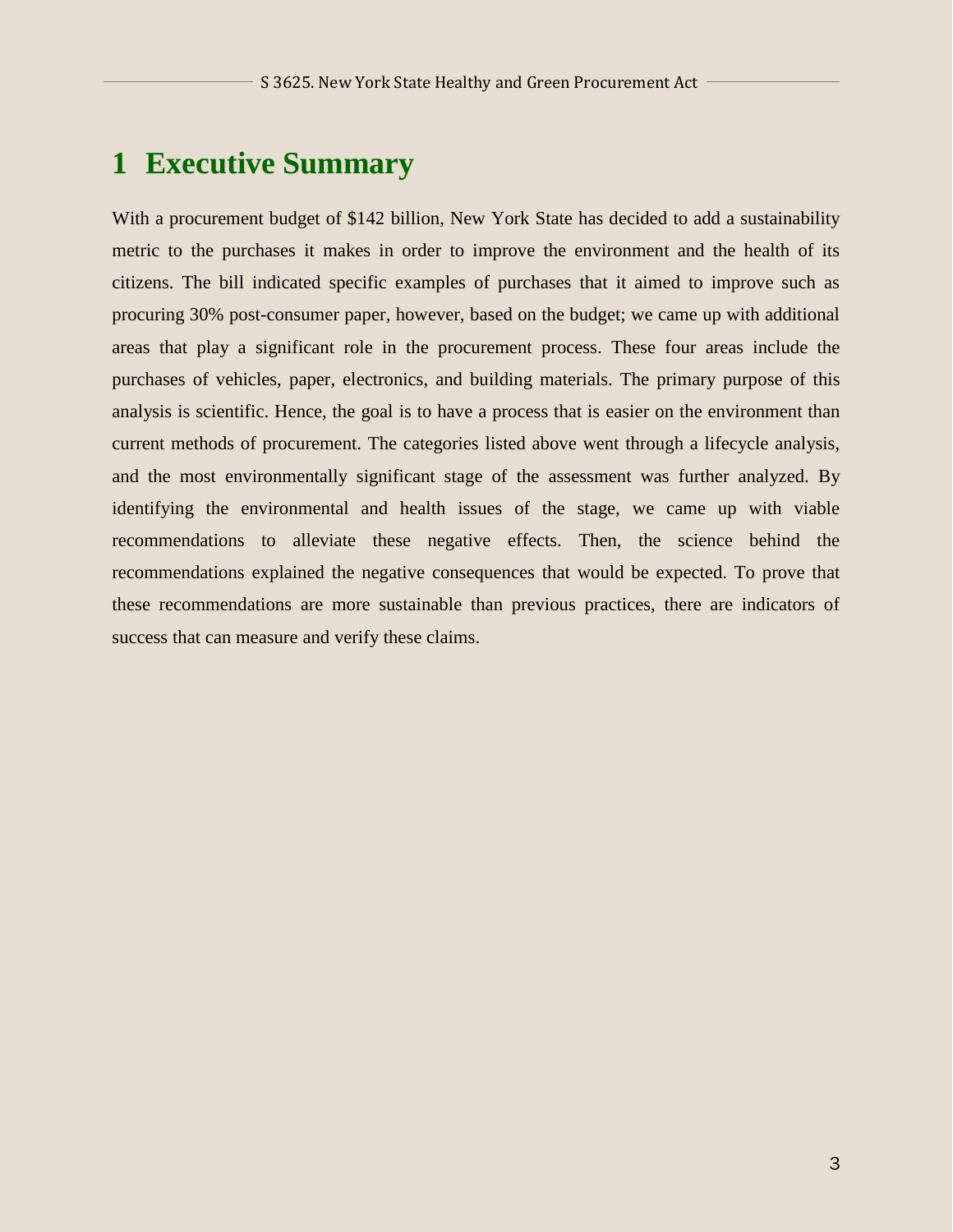## **2 Introduction**

Currently, New York State procures commodities, services and technologies with limited consideration of the impact of these purchases on public health and the environment. The New York State Healthy and Green Procurement Act, introduced in February 13, 2011 by Senator Brad Hoylman, aims to make amendments and additions to existing laws including the state finance law, economic development law, and environmental conservation law, to incorporate environmental and human health issues to the procurement process of New York State.

This report examines the environmental issues related to the procurement of goods and services made by state government, and analyzes the key contents of the bill with a focus on the science of the problem and the proposed solutions. In order to understand the environmental science behind the purchases made by the state government, the report focuses on the problems and solutions of four key purchases of New York State–electronics, paper, building materials and vehicles. In addition, the report addresses the scientific indicators that could be used to measure the success of the proposed bill.

#### **2.1 What is the Current Procurement Criteria of New York State?**

Currently, New York State procures commodities, services and technologies with limited consideration of the impact of these purchases on public health and the environment. The traditional criteria focused on lowest price, best quality and efficiency. The current New York State procurement complies with multiple state regulations, including 13 New York State procurement guidelines, Procurement Lobbying Law, sales tax certification, vendor responsiveness and responsibility, Office of Information Technology Services (ITS) approval, as applicable, prevailing wage schedules, consultant disclosure, reference and compliance with Executive Law Article 15-A (M/WBE & EEO), workers' compensation insurance and disability benefits insurance, bidders' right to a debriefing, and green purchasing goals, policies, specifications and standards (New York State Procurement Council, 2014).

There are previous policies that require agencies to procure goods and services in a sustainable manner. The New York State has switched to procurement method with sustainability consideration starting with Executive Order 4 (New York State Department of Environmental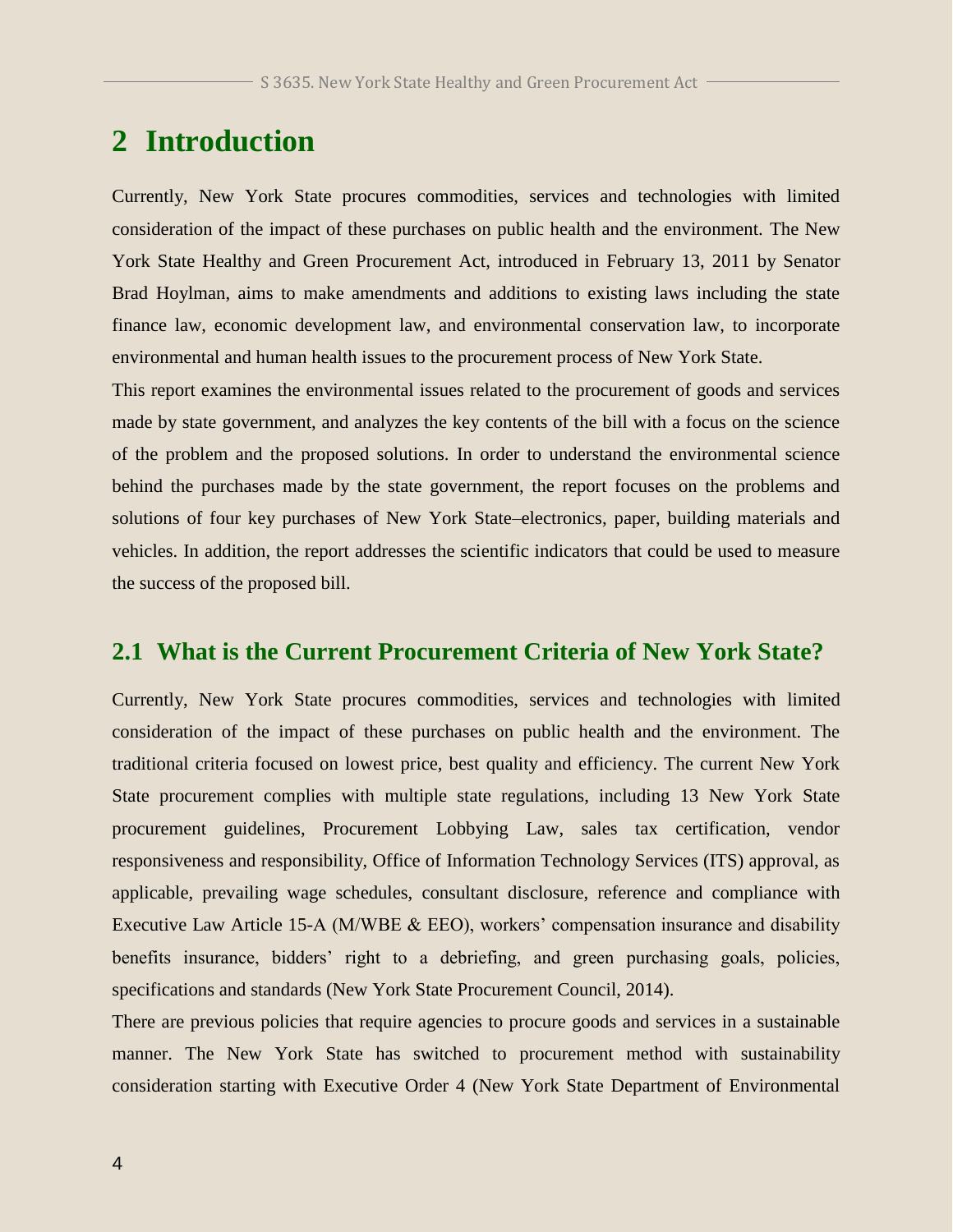Conservation, 2015). Executive Order 4 proposes a state green procurement and sustainability program, and Executive Order No. 18 controls the state purchase of bottled water (New York State Department of Environmental Conservation, 2015). Executive Order 4 involves approximately 85 state agencies and other affected entities (New York State Department of Environmental Conservation, 2015). The Executive Order states that, "New York State agencies must procure commodities, services, and technology in accordance with Article 11 of the New York State Finance Law" (New York State Department of Environmental Conservation, 2015). Moreover, the Executive Order also establishes the Procurement Guidelines (New York State Department of Environmental Conservation, 2015). Before the introduction of the Green and Healthy Procurement Act, the requirements of existing policies for state agencies include (New York State Department of Environmental Conservation, 2015):

- "Conserve, improve and protect natural resources and the environment;
- Prevent water, air and land pollution;
- Enhance the health, safety and welfare of State residents and their overall economic and social well-being;
- Promote cost effective methods to reduce energy and resource consumption;
- Reduce greenhouse gas emission;
- Reduce or eliminate the use of hazardous substances and the generation of hazardous substances, pollution and waste at the source;
- Reduce the generation of solid waste, reusing materials, and recycling materials that cannot be reused;
- State agencies should consider environmental attributes and green performance standards as part of their overall assessment of the agency's need for goods or services."

### **2.2 What is the New York State Green Procurement Act?**

Introduced by Senator Hoylman on February 13, 2015, the New York Healthy and Green Procurement Act is an Act to establish in New York State a new procurement process of goods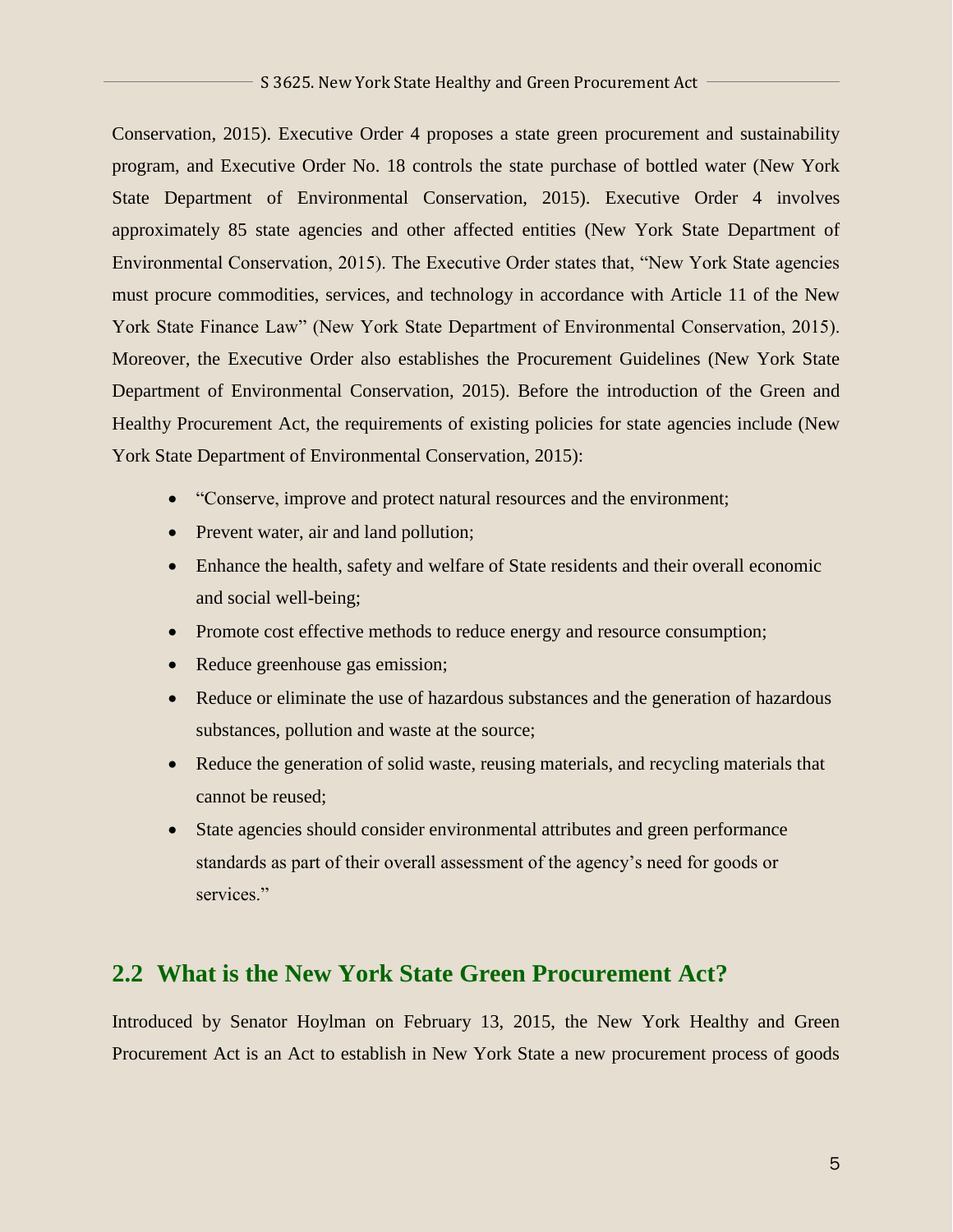and services that takes into account the impacts on public health and the environment ensuring at the same time the economic growth of New York State.

This new procurement process aims for the best value and quality of procurement process in New York State avoiding the purchase of commodities, services, and technologies with toxic substances, and minimizing adverse environmental impacts whenever feasible.

Thereunto, the Act proposes amendments to the state finance law, economic development law and environmental conservation law, includes health and environment expertise in the membership of the State Procurement Council, and addresses to the Office of General Services the authority to develop guidelines for healthy and green procurement.

Finally, the New York Healthy and Green Procurement Act requires annual reports to be made to the Legislature and Governor regarding the status of green and healthy considerations in the procurement process including recommendations for programs or policies towards waste minimization and the use of healthy and green commodities, services and technologies within the state.

## **3 What are the Major Purchases of New York State?**

New York State's budget is divided into eight main spending categories: Education/Arts, Health, Higher Education, Mental Hygiene, Transportation, Social Welfare, Public Protection, Elected Officials and Other.

Embedded within these categories, are the purchases for commodities, goods and services: Professional Services, Information Technology, Computers and Communication, General Commodities, Supplies, Equipment - Acquisitions, Leases and Rentals, Equipment - Repairs and Maintenance.

Within these subcategories are additional purchase breakdowns. We primarily focused on the subcategories that relate to the procurement of electronics, papers, vehicles and building materials.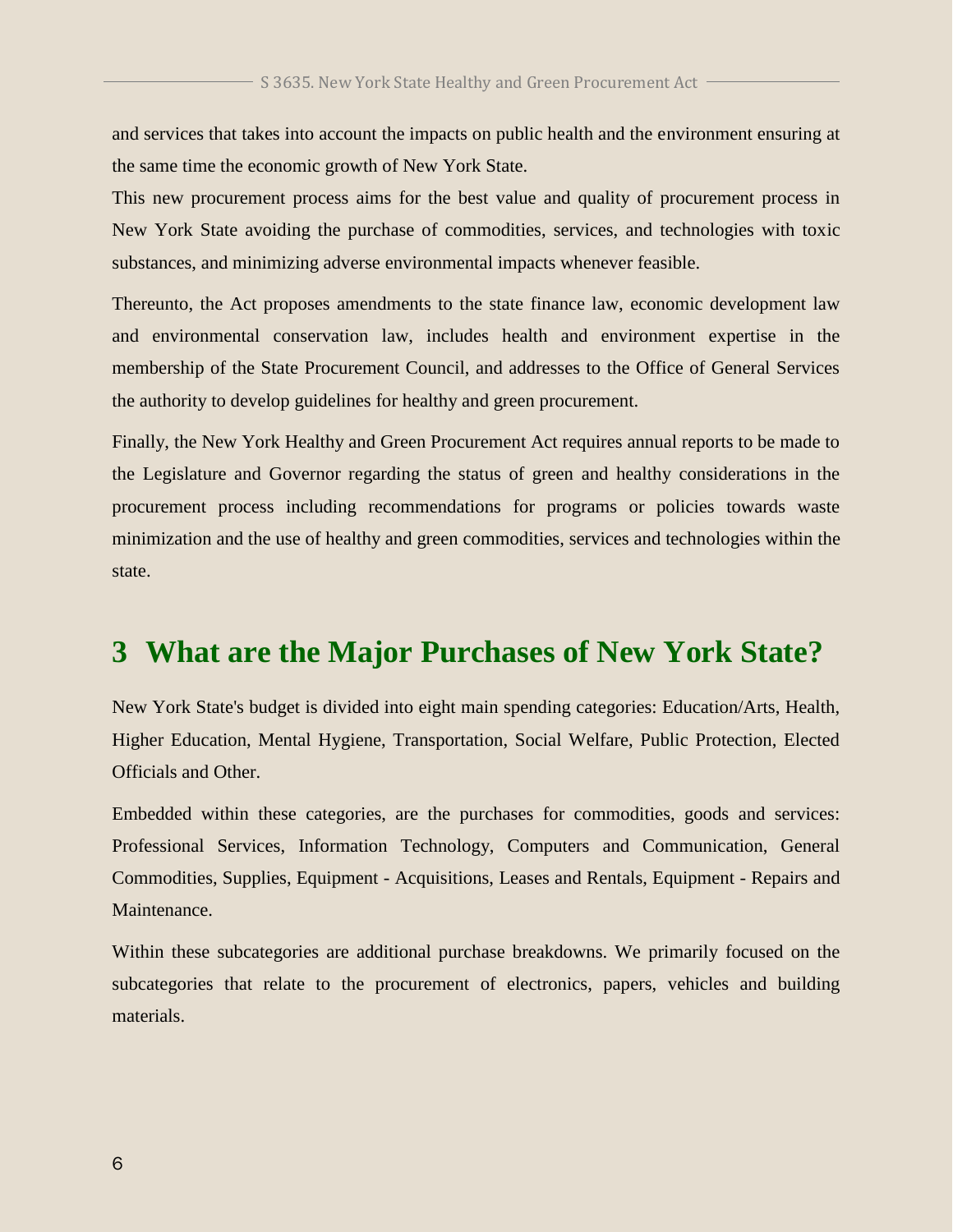

FY 2016 State Operating Funds Spending by Function (Percentage of Total)

Source: Enacted Budget Financial Plan for FY 2016

#### **3.1 New York State Budget**

The New York State Budget for fiscal 2016 is \$142 billion. Of this total, approximately \$6.5 billion is spent on commodities, goods and services each year (New York Senate, 2015). New York State, as a major consumer of goods and services, can support green procurement which directly benefits the environment and public health as well as providing for more durable and less embodied energy products.

| FY 2016 All Funds Spending (billion \$)                                  |               |               |               |                |
|--------------------------------------------------------------------------|---------------|---------------|---------------|----------------|
| <b>Criteria</b>                                                          | <b>FY2015</b> | <b>FY2016</b> | <b>Change</b> | <b>Percent</b> |
| All Funds w/o Extraordinary Federal Aid or<br><b>Settlement Proceeds</b> | \$137.7       | \$141.6       | \$3.9         | 2.8%           |
| All Funds w Extraordinary Federal Aid and<br><b>Settlement Proceeds</b>  | \$143.0       | \$150.0       | \$7.0         | 4.9%           |

Source: NY State Senate Majority, Finance Committee, Counsel Staff Analysis of FY 2016 Executive Budget.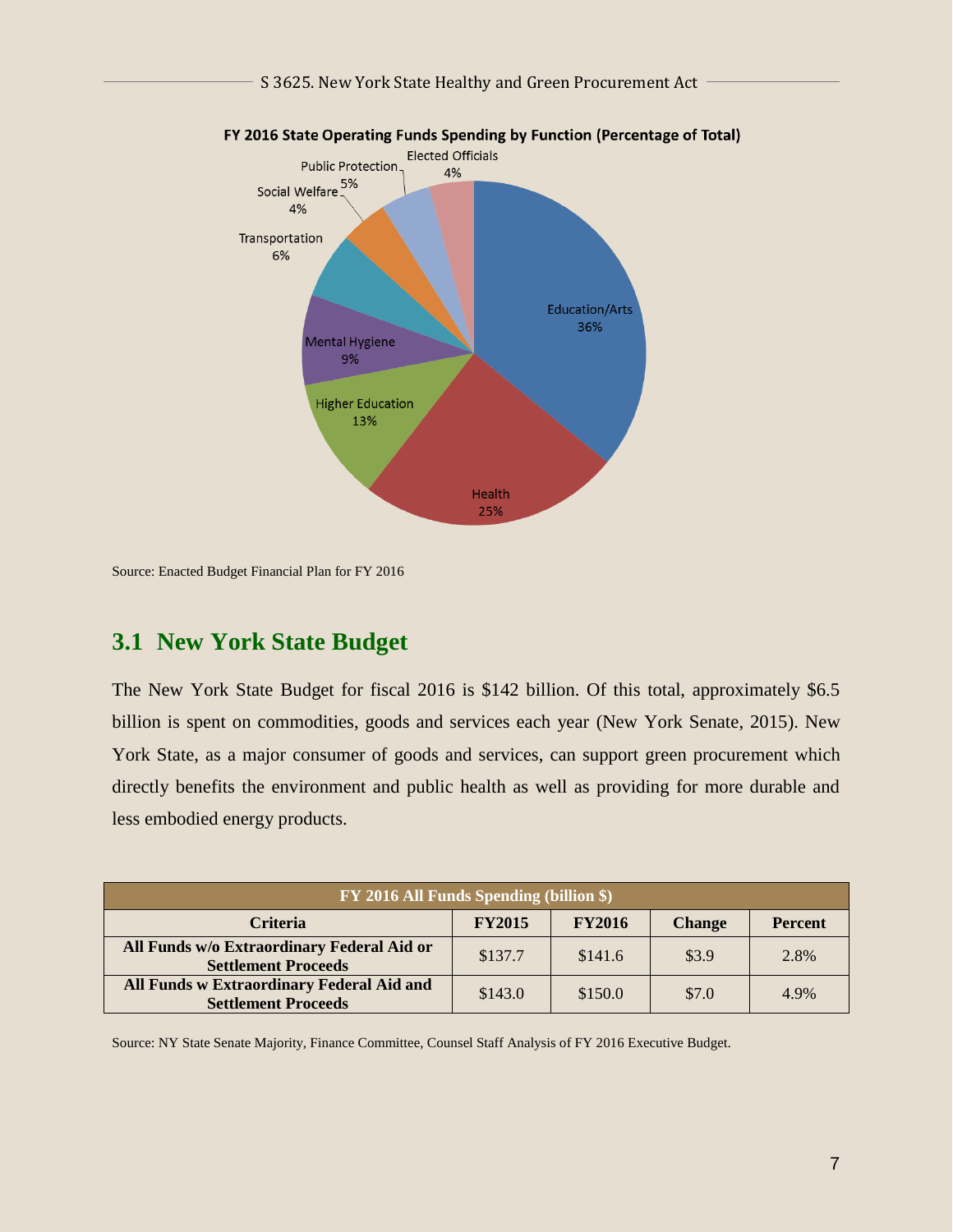"The government has the capacity to directly fund key elements of the transition to a sustainable economy through a variety of programs and tools, specifically investments in scientific research and development and direct spending through sustainable public procurement policies and programs" (Cohen, 2015). Of the approximately \$6.5 billion spent for commodities and services, the sub categories under the category of commodities, goods and services break down as the following:

- Professional Services \$3,432,540,844 : 53%
- Information Technology, Computers and Communication \$1,355,776,327 : 21%
- General Commodities  $$784,326,657:12\%$
- Supplies  $$519,547,661 8\%$
- Equipment Acquisitions, Leases and Rentals \$272,708,722 4%
- Equipment Repairs and Maintenance \$147,870,469 We primarily focused on the subcategories that relate to the procurement of electronics, papers, vehicles and building materials.



#### **Expenditures for Commodities and Services New York State Overall Agency Spending**

Source: New York State Office of the State Comptroller. Directory of Frequently Purchased Commodities and Services by New York State Agencies, FY 2013-14.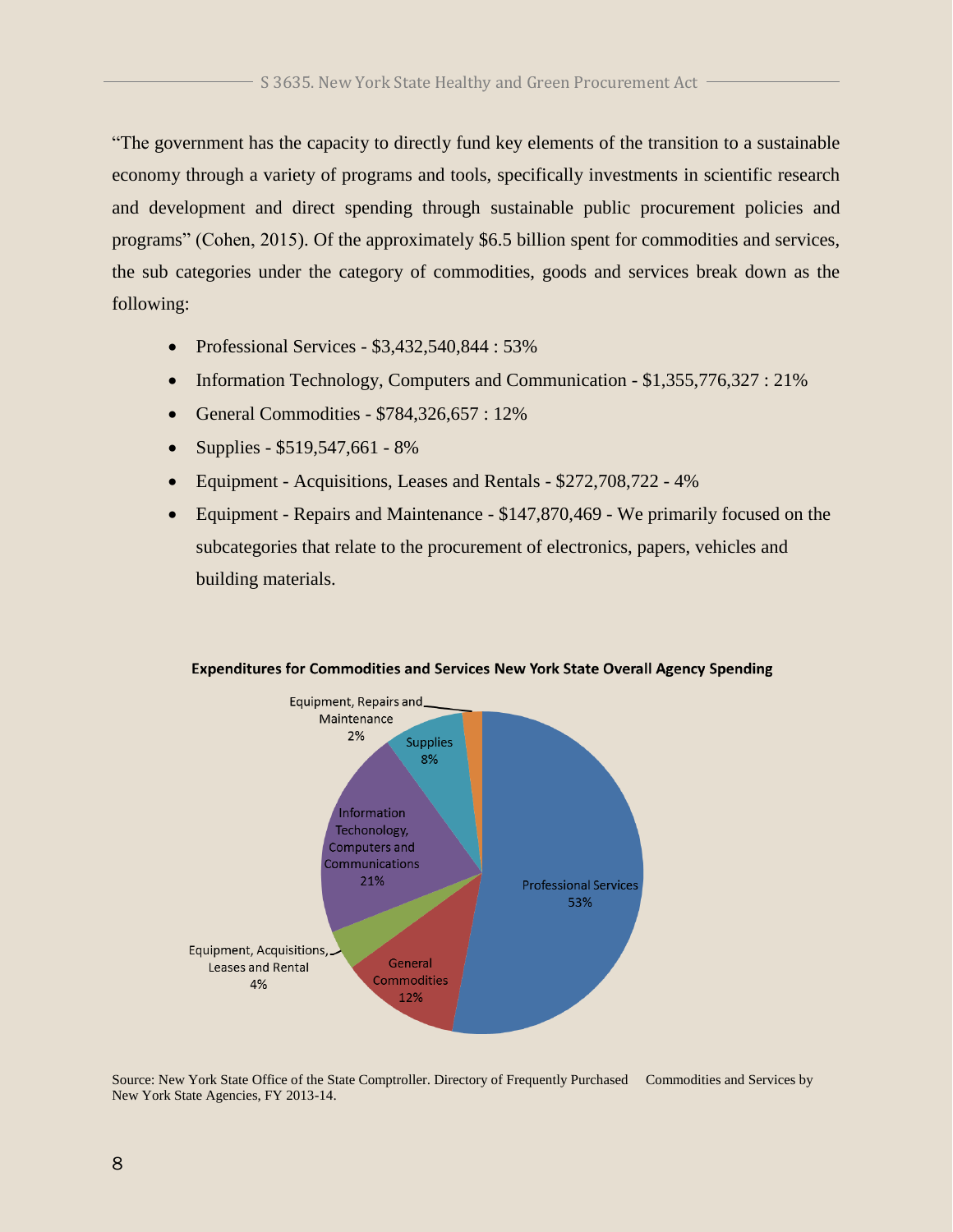### **3.2 Selected Categories**

Our primary focus is on the subcategories that relate to the procurement of electronics, papers, vehicles and building materials. Electronics represent about 14% of the \$6.5 million budget. Paper represents about 9.2%, and vehicles represent about 17.9% (includes fuel costs) (Annual Information Statement, 2015). Building materials are more difficult to estimate due to their procurement is spread among several categories including new construction (capital costs) and repairs and renovations.

#### **Vehicle and Paper**

| <b>General Commodities: Vehicle Fuel and Paper Products</b> |                                |                                                               |                                |
|-------------------------------------------------------------|--------------------------------|---------------------------------------------------------------|--------------------------------|
| Category                                                    | <b>Spending by</b><br>Category | <b>Subcategory</b>                                            | <b>Spending by Subcategory</b> |
| 78,412,102<br><b>Vehicle Fuel</b>                           |                                | <b>Compressed Natural Gas (CNG)</b>                           | 608,598                        |
|                                                             | <b>Diesel</b>                  | 26,376,531                                                    |                                |
|                                                             |                                | Gasoline                                                      | 51,388,047                     |
|                                                             |                                | Hydrogen                                                      | 33,995                         |
|                                                             |                                | <b>Motor Vehicle Propane</b>                                  | 4,931                          |
| <b>Books/Magazines</b>                                      | 87,489,737                     | Reference Book/Magazine/<br><b>Map/Subscription Materials</b> | 87,489,737                     |
| <b>Total Vehicle and Paper Related Spending</b>             |                                | 165,901,839                                                   |                                |
| <b>Total General Commodities Spending</b>                   |                                |                                                               | 784,326,657                    |

Source: New York State Office of the State Comptroller. Directory of Frequently Purchased Commodities and Services by New York State Agencies, FY 2013-14.

#### **Paper**

| <b>General Commodities: Supplies</b> |                             |                        |                                          |
|--------------------------------------|-----------------------------|------------------------|------------------------------------------|
| Category                             | <b>Spending by Category</b> | <b>Subcategory</b>     | <b>Spending by</b><br><b>Subcategory</b> |
| <b>Office</b>                        | 59, 291, 175                | <b>Office Supplies</b> | 59,291,175                               |
| <b>Total Paper Related Spending</b>  |                             |                        | 59,291,175                               |
| <b>Total Supplies Spending</b>       |                             |                        | 519,547,661                              |

Source: New York State Office of the State Comptroller. Directory of Frequently Purchased Commodities and Services by New York State Agencies, FY 2013-14.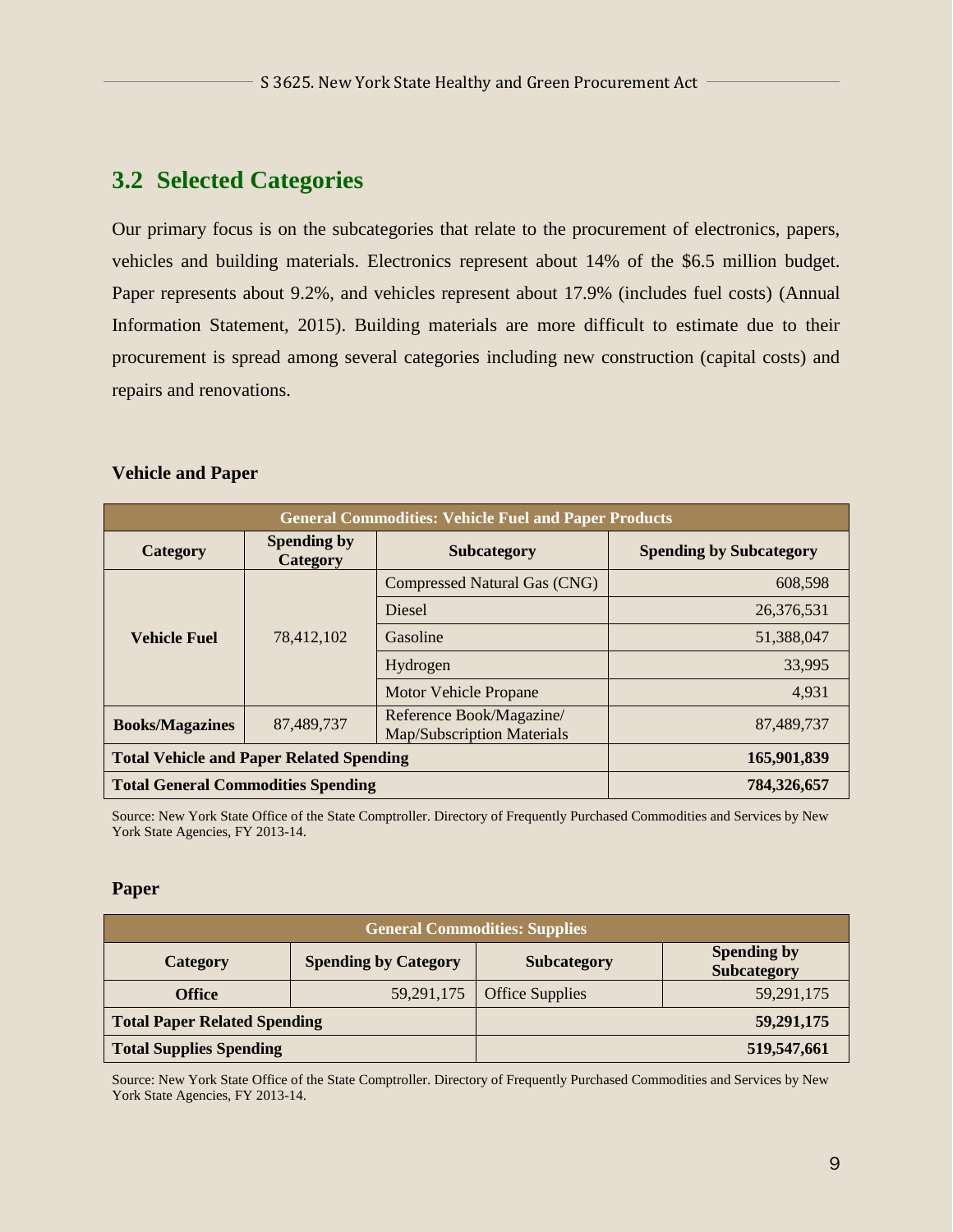| <b>Equipment - Repairs and Maintenance</b>                    |                                |                              |                                |
|---------------------------------------------------------------|--------------------------------|------------------------------|--------------------------------|
| Category                                                      | <b>Spending by</b><br>Category | <b>Subcategory</b>           | <b>Spending by Subcategory</b> |
| <b>Building &amp; Grounds</b>                                 | 52,168,571                     | Building & Grounds Equipment | 52,168,571                     |
| <b>Vehicle, Heavy</b><br>Machinery &<br><b>Transportation</b> | 50,151,893                     | Aviation                     | 3,347,679                      |
|                                                               |                                | <b>Heavy Machinery</b>       | 4,534,993                      |
|                                                               |                                | Marine                       | 401,002                        |
|                                                               |                                | Railway                      | 220                            |
|                                                               |                                | <b>Vehicles</b>              | 41,867,999                     |
| <b>Total Building Materials and Vehicle Related Spending</b>  |                                | 102,320,464                  |                                |
| <b>Total Machinery Repairs and Maintenance</b>                |                                | 147,870,469                  |                                |

#### **Buildings & Vehicles**

Source: New York State Office of the State Comptroller. Directory of Frequently Purchased Commodities and Services by New York State Agencies, FY 2013-14.

#### **Buildings & Vehicles**

| <b>Equipment - Acquisition, Leases, and Rentals</b>                        |                                |                                             |                                |
|----------------------------------------------------------------------------|--------------------------------|---------------------------------------------|--------------------------------|
| Category                                                                   | <b>Spending by</b><br>Category | <b>Subcategory</b>                          | <b>Spending by Subcategory</b> |
| <b>Heavy Machinery,</b><br><b>Aviation, Marine &amp;</b><br><b>Railway</b> | 62,068,308                     | <b>Aviation Acquisition</b>                 | 4,131                          |
|                                                                            |                                | <b>Heavy Machinery Acquisition</b>          | 59,970,993                     |
|                                                                            |                                | <b>Marine Acquisition</b>                   | 2,093,284                      |
|                                                                            |                                | <b>Railway Acquisition</b>                  | $-100$                         |
| <b>Building &amp; Grounds</b>                                              | 10,265,226                     | Building & Grounds Equipment<br>Acquisition | 10,265,226                     |
| <b>Motor Vehicle -</b>                                                     |                                | Motor Vehicle Lease                         | 2,613,000                      |
| 38,219,226<br><b>Lease &amp; Acquisition</b>                               | <b>Vehicle Acquisition</b>     | 35,606,226                                  |                                |
| <b>Total Vehicle, Building, and Paper Spending</b>                         |                                | 110,552,760                                 |                                |
| <b>Total Equipment Acquisitions, Leases, And Rentals</b>                   |                                |                                             | 272,708,722                    |

Source: New York State Office of the State Comptroller. Directory of Frequently Purchased Commodities and Services by New York State Agencies, FY 2013-14.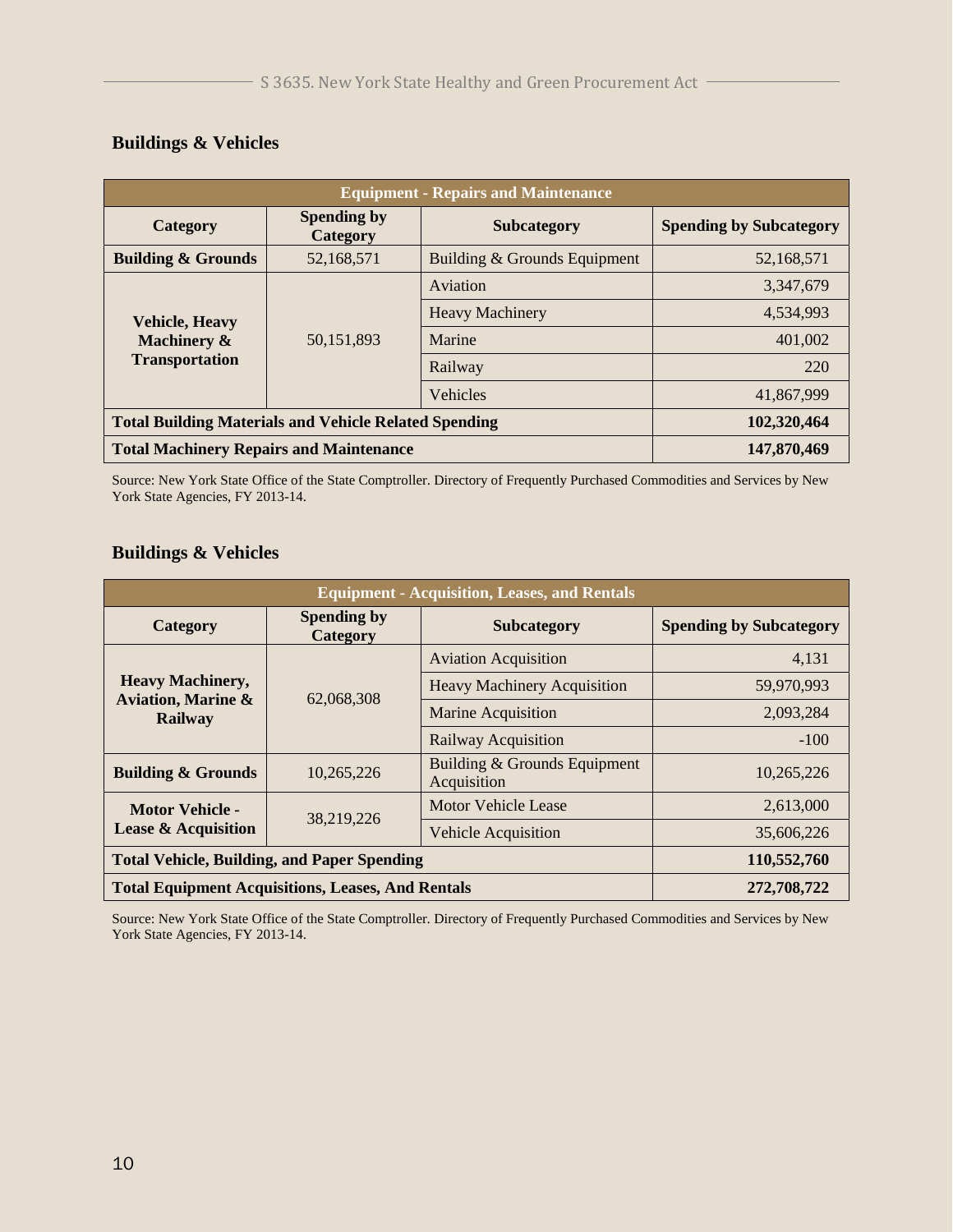#### **Electronics**

| <b>Information Technology, Computers and Communications</b> |                                |                                                |                                |
|-------------------------------------------------------------|--------------------------------|------------------------------------------------|--------------------------------|
| Category                                                    | <b>Spending by</b><br>Category | Subcategory                                    | <b>Spending by Subcategory</b> |
|                                                             | 20,635,462                     | <b>IP Phones</b>                               | 6,185,782                      |
|                                                             |                                | <b>Mobile Phones</b>                           | 189,139                        |
| <b>Communication</b>                                        |                                | <b>Personal Data Assistant</b>                 | 121,779                        |
| <b>Equipment &amp;</b><br><b>Peripherals</b>                |                                | <b>Public Safety Radios</b>                    | 9,511,853                      |
|                                                             |                                | Telephones                                     | 699,512                        |
|                                                             |                                | <b>Unclassified Pers Comm</b><br>Devices/Parts | 3,927,397                      |
|                                                             |                                | <b>Computer Accessories</b>                    | 3,952,047                      |
|                                                             | 89,735,651                     | <b>Computer Servers</b>                        | 13,002,700                     |
|                                                             |                                | <b>Desktop Computers</b>                       | 41,874,669                     |
|                                                             |                                | <b>IT Mainframe Printer</b>                    | 679,091                        |
| <b>Computer Parts &amp;</b><br><b>Peripherals</b>           |                                | <b>IT Network Capable Printer</b>              | 2,741,157                      |
|                                                             |                                | <b>IT Personal Printer</b>                     | 1,228,474                      |
|                                                             |                                | <b>Media Storage Devices</b>                   | 473,886                        |
|                                                             |                                | <b>Multifunction Printing Devices</b>          | 3,691,867                      |
|                                                             |                                | <b>Notebook Computers</b>                      | 8,915,408                      |
|                                                             |                                | <b>Parts and Peripherals</b>                   | 9,830,511                      |
|                                                             |                                | PC Lease                                       | 2,693,650                      |
|                                                             |                                | <b>Printer Lease</b>                           | 9,511                          |
|                                                             |                                | <b>Server Lease</b>                            | 10,717                         |
|                                                             |                                | <b>Specialty Printers</b>                      | 512,760                        |
|                                                             |                                | <b>Thin Client Computers</b>                   | 119,203                        |
| <b>Total Electronics Related Spending</b>                   |                                |                                                | 110,371,113                    |
| <b>Total Information Technology Spending</b>                |                                |                                                | 1,355,776,327                  |

Source: New York State Office of the State Comptroller. Directory of Frequently Purchased Commodities and Services by New York State Agencies, FY 2013-14.

| <b>Total Spending Targeted (Paper, Vehicles, Electronics, Buildings)</b> | 548, 437, 351 |
|--------------------------------------------------------------------------|---------------|
|                                                                          |               |

According to the Office of General Services for the State of New York, "more than 90% of reporting agencies consulted the green procurement specifications when making purchases in FY 13-14, but most did not report purchases of green products other than recycled paper." The office is hoping that as the program matures, New York State's green procurement program will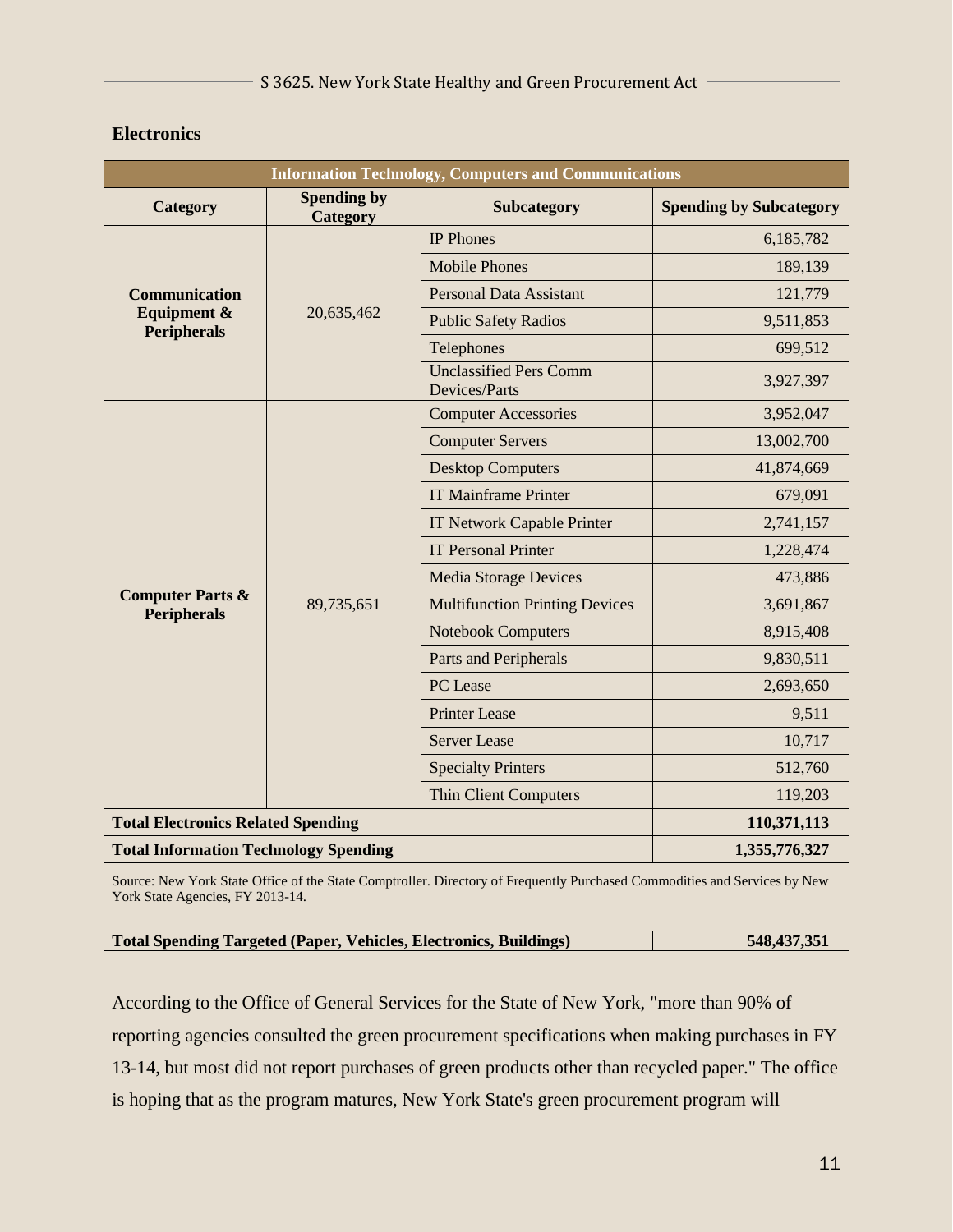increase as the users, vendors and state agencies alike, become familiar with specification s regarding green purchases and the associated procedures. It is the office's goal to streamline the process as well as encourage additional green contracts.

Because of the manner in which the budget categories are divided, it is difficult to track green purchases. Tracking the purchase of recycled paper has been easier and the program to date overall is more successful than that of the other categories. In the FY 2012 - 2013, overall green purchasing by state agencies was \$113.2. In the following fiscal year, FY 2013-2014, it amounted to \$11.2. Expenditures were for 30% or more post-consumer recycled content copy paper, 100% recycled janitorial paper, re-refined oil, and green computers. The figure for FY 12- 13 is considerable higher due to an expenditure of \$100.8 million spent for the purchase of EPEAT Gold "Plus 7" computers, saving the State \$94 million (New York Senate, 2015).

## **4 What are the Environmental Problems, Science, Proposed Solutions and Controversies of the Purchases?**

#### **4.1 Paper**

According to the Environmental Paper Network waste from paper accounts for more than onethird of municipal solid waste. Municipal landfills are responsible for 34% of all human-related methane emissions and paper waste certainly does not improve this statistic. Unsustainable management of forests results in deforestation, which exacerbates the global carbon capture cycle. Aside from the carbon capture cycles, logging contributes to soil erosion, habitat loss, and destruction of biodiversity. The manufacture of papers consumes huge amounts of water, energy (mostly fossil fuels), and chemical bleaches. Paper today ends up in all forms of media and is distributed for use in a variety of ways, as cardboard, newspaper, printing, copy paper, and others.

The beginning of the cycle involves virgin wood from forests cut down and segmented into smaller pieces. From here the wood segments are sent to the Pulping Mill. Scraps from lumber mills are also transported to the mills as recycled by-products (Gullichsen, 2000).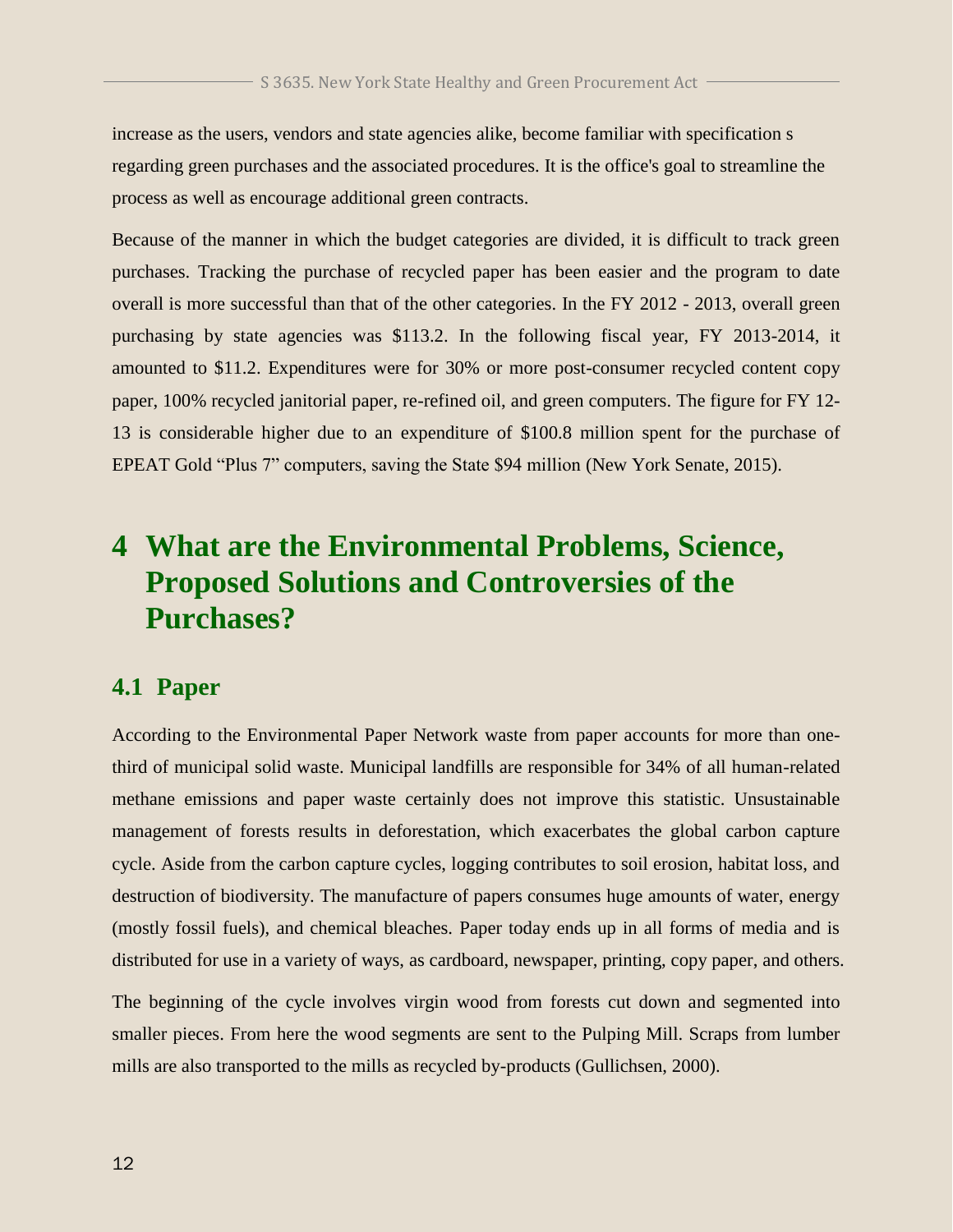Wood segments are either debarked or shredded into chips to be ground or sent through a thermomechanical refiner. A thermomechanical refiner sandwiches wood chips between two disks known as a disk refiner, under high temperature and pressure (PrintWiki, n.d.). The higher temperatures and pressures soften the lignin to separate the fibers. White liquor, a strongly alkaline solution mainly of sodium hydroxide and sodium sulfide, is used in the first stage of the Kraft process in which lignin is separated from cellulose fiber for the production of pulp (Biermann, 1993).

About a third of all paper recovered in the US is exported overseas to be recycled back into reusable paper products. The remaining paper waste is either sent to a landfill, burned, or sent back into the recycling process. Every year, about 50% of the paper Americans use is recovered for recycling and other uses. A second source of material is recycled fiber. Each year, more paper is recycled and its fibers are reused. The paper is de-inked, cleaned and fine screened, and sent back into the pulp mill to undergo the process again of creating new pulp for redistribution (Tappi, 2001).

Landfills and incineration plants are unwanted ends of paper waste. Incinerators are straightforward burn waste and release CO2 into the atmosphere. In landfills, paper degrades slowly but once it does it can contribute to the release of methane, a potent greenhouse gas (Environment America, 2007).

The main bleaching process involves chlorine to make white pulp (Biermann, 1993). Chlorine, used as a chemical weapon, is highly toxic and corrosive. Exposure to relatively low levels of chlorine can be fatal. Similarly, chlorine dioxide causes shortness of breath, bronchitis, and emphysema. In the event of an accidental or deliberate release, chlorine and chlorine dioxide present serious hazards. This process is chemically intensive and can involve anywhere from 200 to 2,000 chemical inputs. In the United States, 16 pulp and paper mills still use chlorine and 58 use chlorine dioxide in their processing or store it on-site. These 74 facilities use and store almost 4 million pounds of chlorine and chlorine dioxide, endangering 5.7 million people living in 23 different states (Environment America, 2007).

The by-product of pulp making is called black liquor. Black liquor is an aqueous solution of lignin residues, hemicellulose, and inorganic chemicals used in the process. Approximately 7 tons of black liquor is produced for one ton of pulp. Black liquor comprises 15% solids by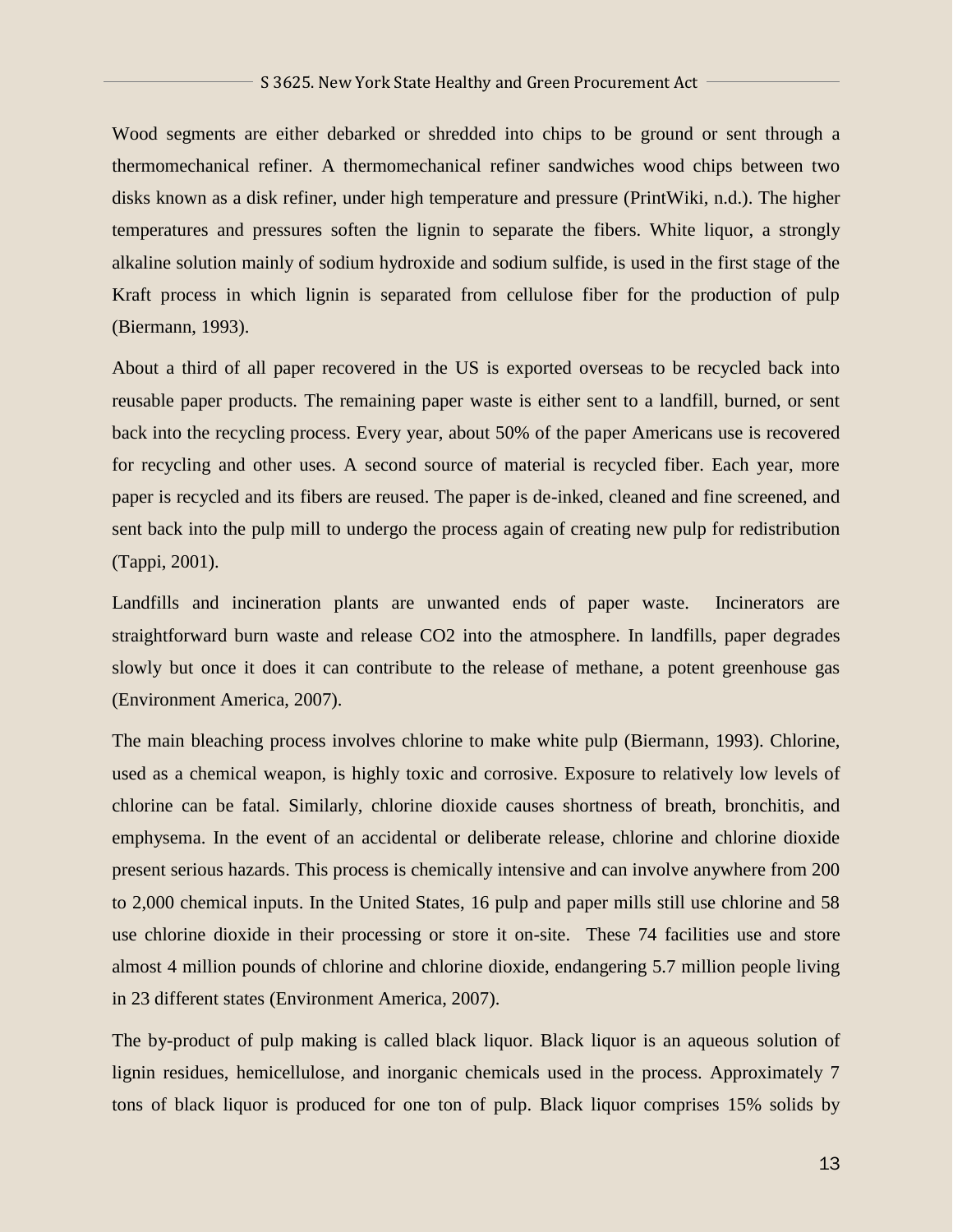weight of which 10% are organic chemicals and 5% are inorganic chemicals (Gullichsen, 2000). Originally, Black liquor was discharged into waterways but now recovery processes prevent discharge of 99.5% (Weyerhauser, 2014). Total reduced sulfur gases such as hydrogen sulfide and dimethyl sulfide are skin and eye irritants and lead to damage of skin tissue (Weyerhauser, 2014).

Deforestation is a serious problem limiting the critical role of trees, especially older trees and naturally occurring forests, to capture and store CO2 through carbon sequestration that is being released into the atmosphere. Forests store nearly 300 billion tons of carbon, roughly 30 times the annual amount of emissions created by burning fossil fuels (Stephenson, 2014). Studies have discovered that older, larger trees have greater rates of carbon uptake than younger trees. Selective logging usually cuts down larger trees for paper production that has direct effects on atmospheric carbon concentrations as well as habitat loss for forest dwelling species (Sillett 2010, Ryan 1997). Procuring paper from only recycled sources will prevent logging of old growth forests and protect these trees from further destruction.

Pulping is the initial stage and the source of most of the pollution generated by paper industries due to chlorine (Environment America, 2007). More specificity, there is a need to define exactly what is meant by one hundred percent chlorine free in order to provide solutions intended to address issues of large paper wastage, efficiency of resource use and also removal of toxins from goods purchased by the State. Paper can be totally chlorine free (no chlorine or chlorine derivatives used), elementally chlorine free (no chlorine gas used but chlorine derivatives used), process chlorine free or secondarily chlorine free (recycled paper that is produced with no chlorine or chlorine derivatives however the paper used in the first instance could have been made with chlorine or a chlorine derivative) (NRDC, 2006). Because there are three different definitions for chlorine free, it is critical that we determine chlorine free for the purposes of this analysis. Elemental Chlorine Free (ETF) reduces the use of chlorine but does not eliminate it. Totally Chlorine Free, (TCF), uses only non-chlorine bleaching processes, including oxygen, peroxide and ozone bleaching systems eliminating dioxins and chlorinated toxic pollutants. Processed Chlorine Free, (OCF), follows the same process as TCF only using recycled paper that was processed through the TCF process (Alliance for Environmental Technology, 1994). Paper companies that use Elemental Chlorine Free often note that dioxin is still "non detectable" in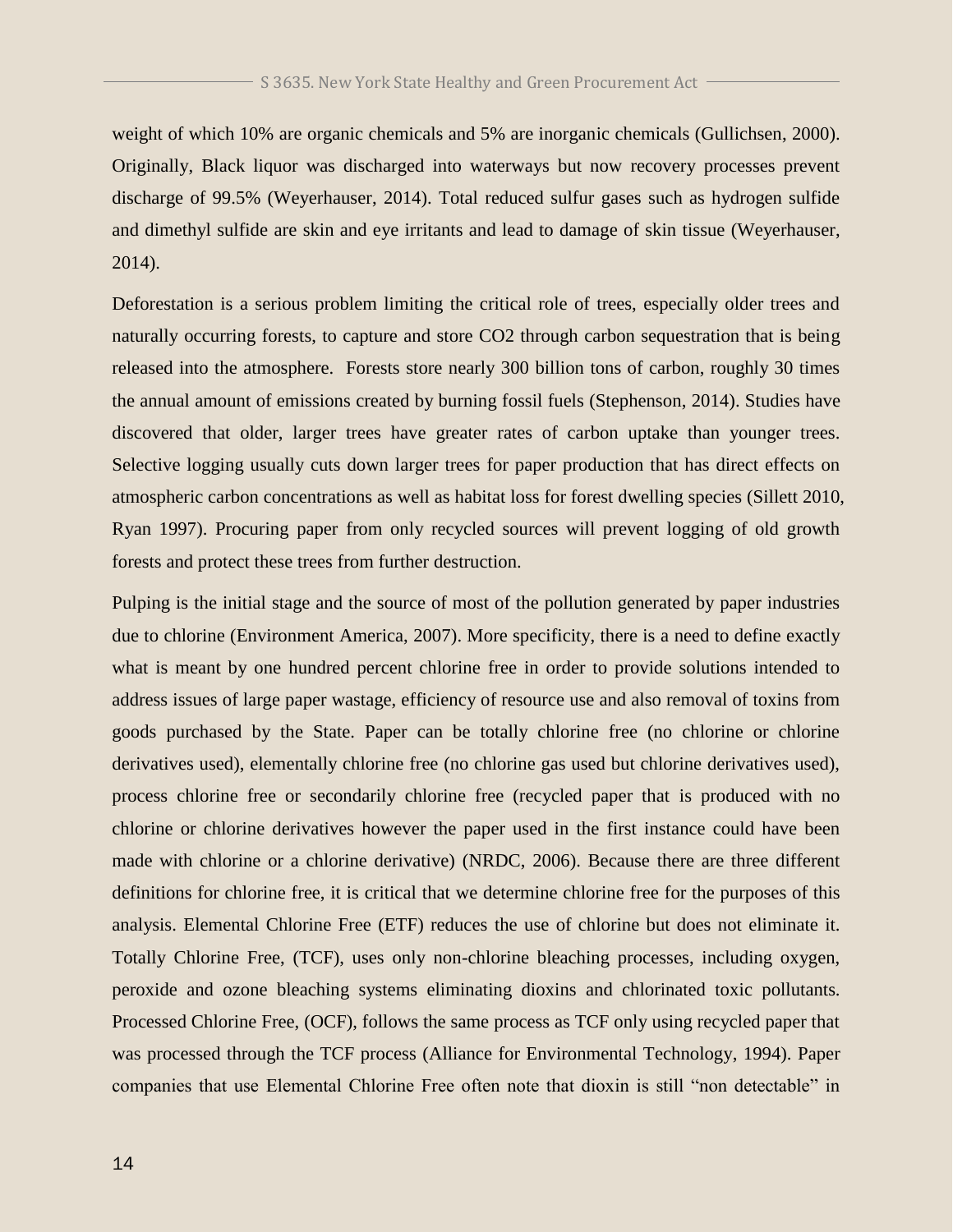their wastewater although advanced testing methods have detected this compound (Tarkpea, 1999).

By purchasing chlorine free paper, the absorbable organic halides such as dioxins and furans can be reduced or eliminated. One method to ensure success is ozone bleaching. Ozone bleaching involves one of the strongest oxidizing agents (ozone) reacting with unsaturated lignin materials at doses of around 0.5% to 1% and thoroughly mixing together to produce whitened pulp (Praxair, 1998). Ozone bleaching nevertheless brings scientific issues and trade-offs to the environment (Environment America, 2007). While once seen as a possible permanent solution, ozone is now used as a component part of the bleaching sequence working with chlorine dioxide, as a partial replacement (Air Liquide, 2007).

The bill mandates all paper purchased by state agencies to come from 100% post consumer recycled paper. Additionally, xerographic paper with at least thirty percent post consumer waste recycled content should be used. All printing and copying in state agencies should be done on both sides of the paper (double-sided). Using paper with post recycled contents means that this paper was produced using less energy and fewer toxins. The effectiveness of purchasing post consumer recycled content paper is just as important as consumer use in decreasing the volume of paper that otherwise might end up in a landfill. One ton of new paper recycled conserves 463 gallons of oil, 4100 kWh energy, prevents 60 lbs air pollution, saves 3 cubic yards of landfill space, reduces 850 lbs of CO2 emissions, saves 7000 gallons of water and 17 trees (NYSDEC – Stop). One issue regarding recycled paper is that it begins to degrade after six cycles and can no longer be used. The decrease of energy consumption and the reduction of green house gas emission are the major benefits of purchasing post consumer recycled content paper. However, only clean recovered paper can be recycled, and any contaminants such as food, metal, or other trash means the paper must be transferred to a landfill or incinerator (Zimring, 2012). Paper recycling requires the highest energy consumption among all recyclable materials. Every 100,000 dry lbs of recovered paper in a pulper creates 35,000 dry lbs of ink, fiber and other materials, which will either be burned, composed, or sent to the landfill (Tappi, 2001).

Costs and benefits come into play in order to determine feasibility. For waste management costs run \$50-\$150 per ton for recycling while trash pickup and disposal at a landfill costs around \$70- \$200 (Zimring, 2012). In order to keep recycling cost effective, the former values must remain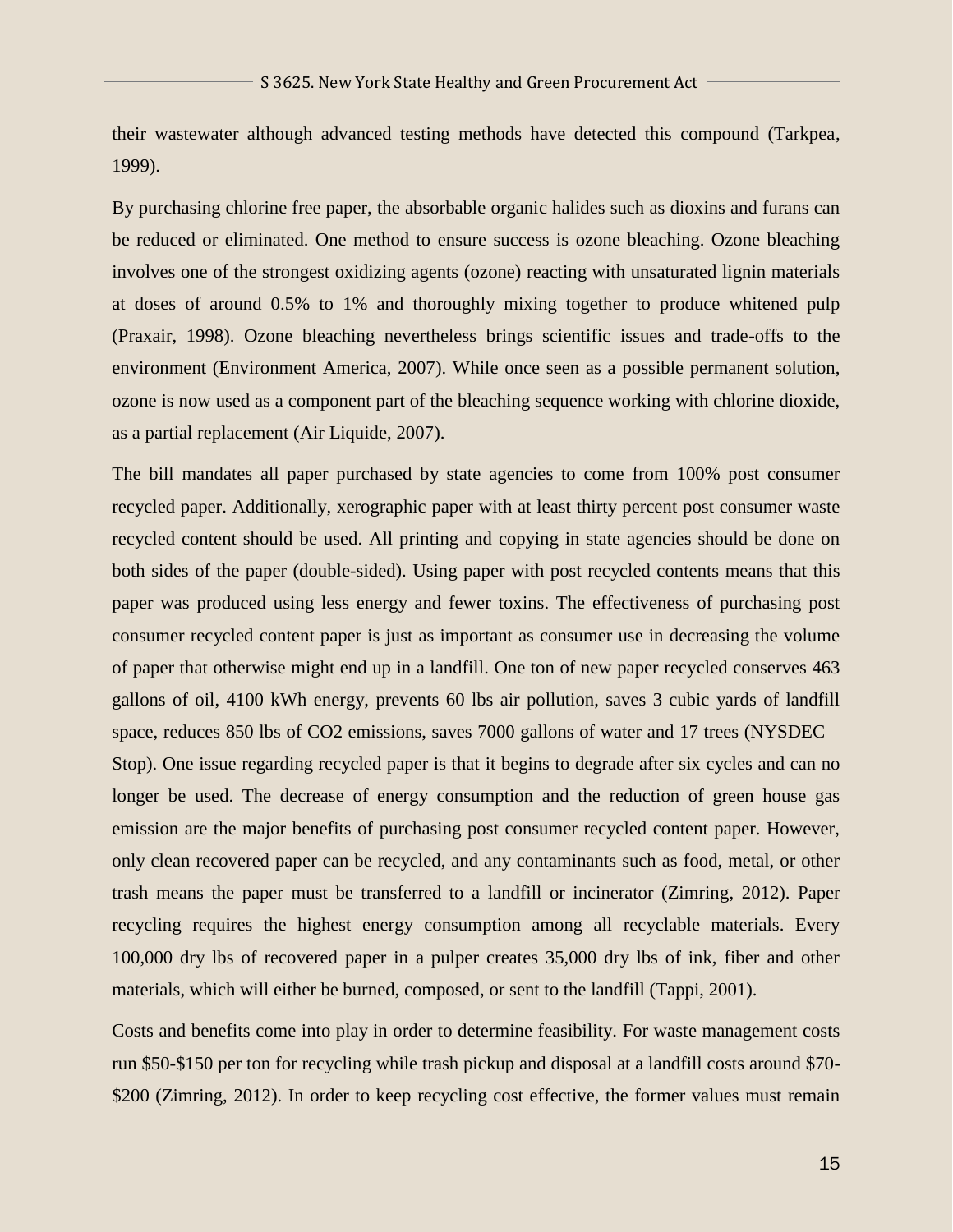## lower than the latter otherwise the program would be economically unfeasible; most large metro areas offer the best chance for success. Recycling paper also requires high energy usage compared to other materials 45% of original energy required to make the original paper–one of the highest energy requirements of all recyclable materials. This would be one of the first recycling programs to be discontinued if costs reductions are needed.

### **4.2 Vehicle**

Fossil-fuel powered vehicles emit airborne particulate matter and pollutants including, carbon monoxide, nitrogen oxides, and hydrocarbons through its tailpipe when fuel is burned through its internal combustion engine, and these particulate matter and pollutants are public health problems as they can aggravate respiratory systems by damaging lung tissues. The tailpipe emissions from fossil-fuel powered vehicles can cause environmental problems such as acid rain, smog and CO2 emissions, which is a form of greenhouse gas emission--a significant driver of climate change (Tweed, 2012).

The following table illustrates the polluting chemicals produced by fossil-fuel powered vehicles through its tailpipe:

| <b>Greenhouse Gas</b> | <b>Abbreviation</b> | <b>Global Warming</b><br><b>Potential</b> | <b>Source in Vehicle</b> |
|-----------------------|---------------------|-------------------------------------------|--------------------------|
| <b>Carbon Dioxide</b> | CO <sub>2</sub>     |                                           | Tailpipe                 |
| <b>Methane</b>        | CH <sub>4</sub>     | 25                                        | Tailpipe                 |
| <b>Nitrous Oxide</b>  | N2O                 | 298                                       | Tailpipe                 |

Table 1: Pollutants emitted from fossil fuel powered vehicles. Data sourced from Climate Change Connection.

As it is illustrated in the global warming potential exhibit shown above, CO2 has been the leading chemical greenhouse gas emission pollutant, which is emitted from burning fossil fuel. CO2 counts for 95%-99% of the total greenhouse gas emissions from a passenger vehicle (EPA, 2014).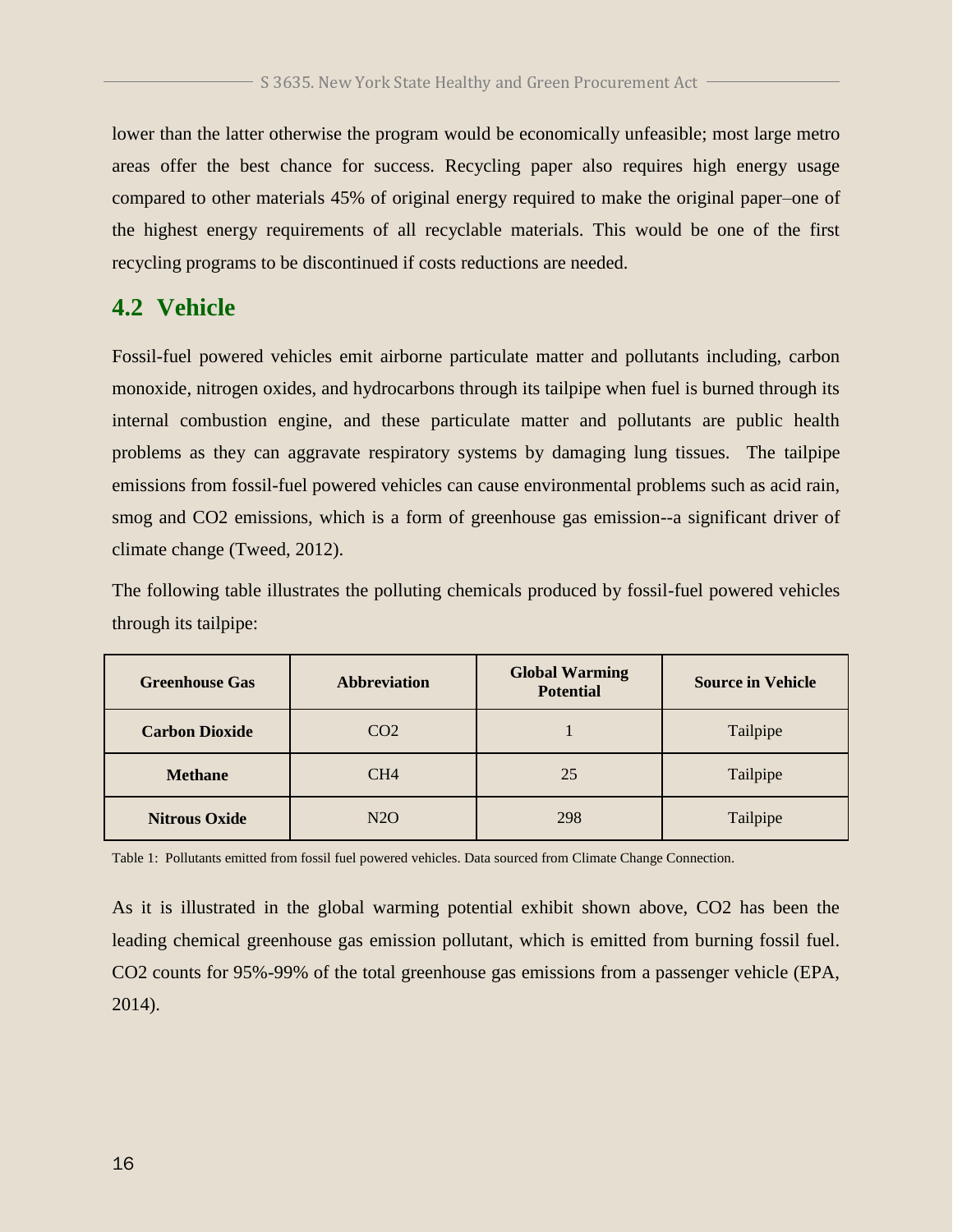In the United States, greenhouse gas emissions from transportation accounted for about 27% of total greenhouse gas emissions, making it the second largest contributor of greenhouse gas emissions in the United States after the electricity sector ( $EPA<sup>1</sup>$ , 2015).

In addition to the aforementioned pollutants that are released from fossil-fuel based vehicles, secondary pollutant such as ozone is another environmental and public health concern. Ozone is created when hydrocarbons react with oxides of nitrogen, and is a common component of smog. Motor vehicles are the single largest contributor of ground-level ozone, and it is prevalent in many urban areas. Excess ozone can become a public health concern as it causes coughing, wheezing and shortness of breath, and can bring on permanent lung damage.

The team proposes increasing the procurement and use of hybrid and electric vehicles because it would lower the demand for petroleum consumption. Helmars and Marx (2012) assert that electric vehicles are essential to "phasing out dependence on oil" and decreasing future emissions and energy usage. Electric and hybrid vehicles are already a staple in many European countries for its notable environmental and health benefits--New York State should adopt similar procurements policies to realize the same benefits.

Furthermore, this procurement policy strategy would align with the Bill's expressed intent to reduce the consumption of petroleum. It would directly contribute towards reducing greenhouse gas emissions, which is a leading driver of climate change, and by procuring more electric vehicles, the emission of volatile organic compounds, hydrocarbons, carbon monoxide, ozone, lead, and various oxides of nitrogen and air pollution would become reduced, if not eliminated (Zehner, 2013).

Although the proposed solution of procuring hybrid and electric vehicles would lead to lowered levels of gasoline consumption and therefore reduce associated environmental and public health problems, scientific controversies still exist behind this solution. Procuring hybrid vehicles is controversial because they combine both a gasoline engine with an electric motor, and because of this, maintenance of hybrid vehicles would become more costly and complex in comparison to standard gasoline powered vehicles or electric vehicles that contain either a gas engine or an electric engine (DeMorro, 2014). Furthermore, study shows that more energy is required in the manufacturing process of hybrid vehicles, consequently emitting more greenhouse gas into the environment in comparison to conventional gasoline powered vehicles (UCLA, 2012).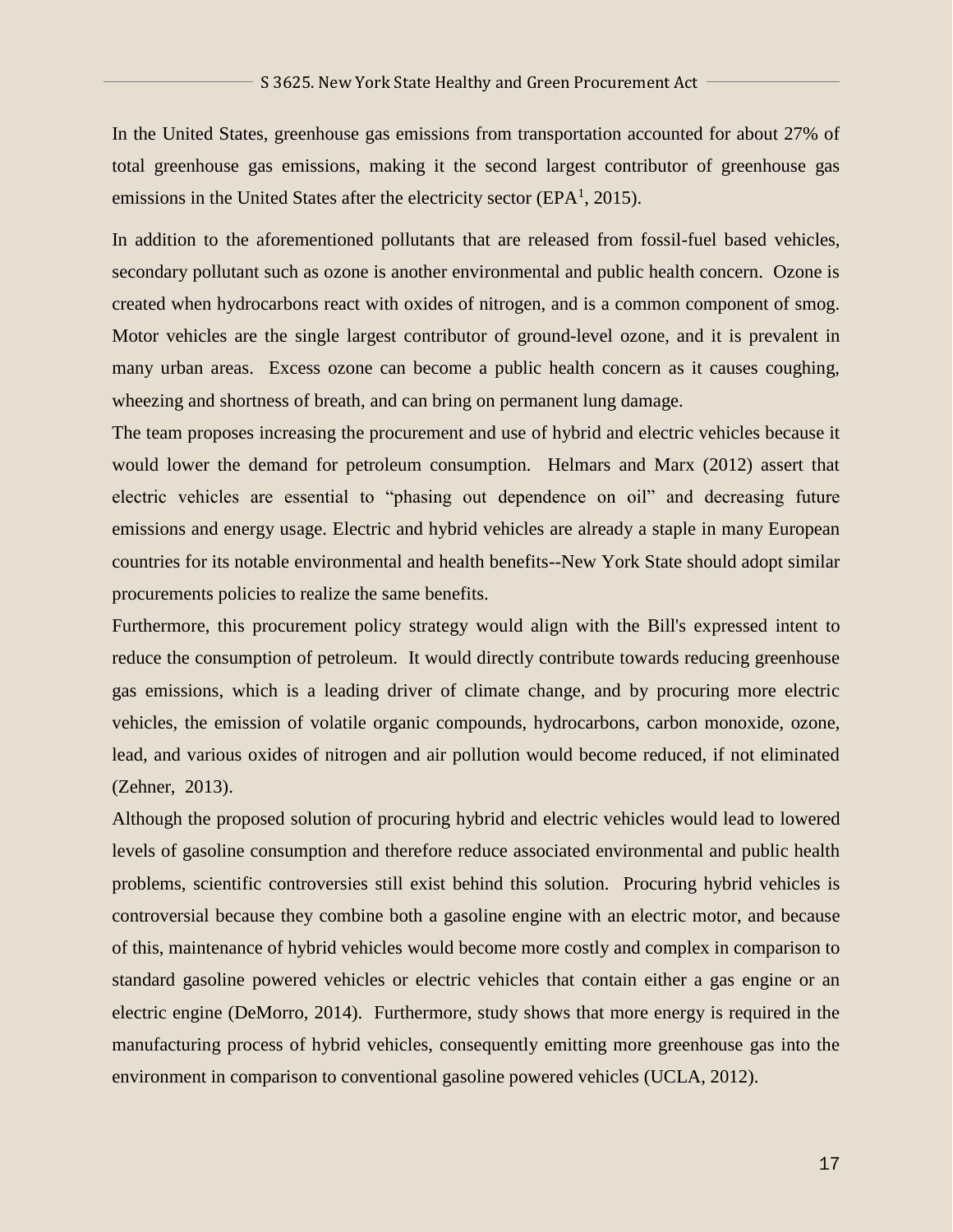Another environmental concern with procuring electric vehicles is that it contains rare earth metals inside the motors--a fixed magnet technology. The mining of the rare earth metals, namely of neodymium and dysprosium, that is required to produce the fixed-magnet motors poses a an environmental threat especially in the future because the demand of these metals is expected to increase up to 2600% over the next 25 years (Chandler, 2012).

Finally, contrary to popular belief, electric vehicles are not 100% clean-fuel based because although electric vehicles release no tailpipe emissions, they rely on electricity which comes from a mix of generation sources—the mix includes nuclear, natural gas, petroleum, and coal power plants. Collectively, these sources are not from a 100% renewable natural resource; rather, a greater percentage of the fuel source is derived from fossil-fuel (US EIA, 2015).

#### **4.3 Building Materials**

Buildings are great consumers of resources and materials. Building on sensitive or undeveloped land sites can have an adverse effect on habitats, biodiversity and increase transportation and infrastructure costs. Air quality, both indoors and out is affected by the emission of noxious gases and contaminants that can be emitted from materials, finishes, construction methods, green cleaning practices, tobacco smoke, landscape practices, vehicular access and mechanical, electrical and plumbing systems. These can also directly affect water quality. Waste that is not recycled or reused adds to existing landfills. Buildings currently consume 73% of all electricity in the U.S., making energy efficiency and energy generation of critical concern (USGBC, 2015).

PVC is a white sold plastic that is used in a wide range of building materials (e.g. piping, flooring) and many consumer goods. It is primarily made from vinyl chloride (colorless organic gas with a sweet odor, slightly soluble in water, flammable) which is considered a human carcinogen (EPA, 2013). "Acute (short-term) exposure to high levels of vinyl chloride in air has resulted in central nervous system effects, such as dizziness, drowsiness, and headaches in humans. Chronic (long-term) exposure to vinyl chloride through inhalation and oral exposure in humans has resulted in liver damage. Cancer is a major concern from exposure to vinyl chloride via inhalation, as vinyl chloride exposure has been shown to increase the risk of a rare form of liver cancer in humans. EPA has classified vinyl chloride as a Group A, human carcinogen" (EPA, 2013).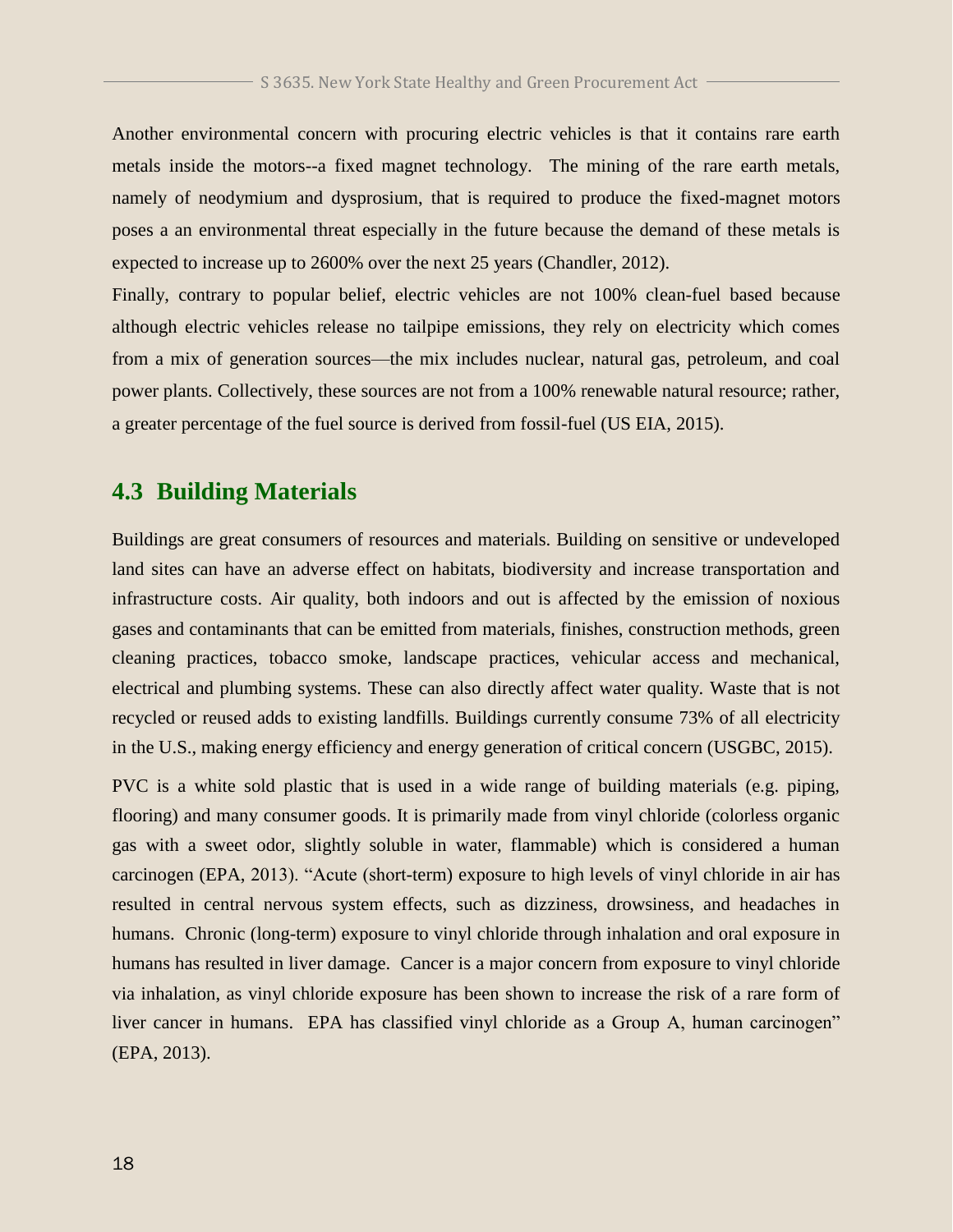PVCs are widely used because they are relatively inexpensive and easy to work with. Versatile uses in construction of buildings include, as piping, floorings, sidings and doors and windows, etc. Many alternatives exist for materials that can be used instead of PVCs. With respect to piping, cast iron and steel are alternatives. Floorings solutions that are more environmentally friendly include linoleum and ceramic tiles. Proposed green siding solutions are recycled or reclaimed or FSC (Forest Stewardship Council) certified sustainably harvested wood, OSB (oriented strand board), brick, polypropylene (Healthy Building, 2006). Window and door solutions that are widely considered sustainable materials are recycled or reclaimed or FSC (Forest Stewardship Council) certified sustainably harvested wood and aluminum (Healthy Building, 2006).

The bill recommends avoiding the use of polyvinyl chloride, (PVC). This is far reaching considering its broad use as a building material, particularly in piping and flooring. Alternatives for piping include cast iron, copper, steel, concrete vitrified clay, and HDPE (high density polyethylene) (Healthy Building, 2006) . HDPE, a plastic based product, has come under scrutiny as potentially being hazardous (Yang, 2011). PVC is toxic from production, use to disposal (Sommerlatt, 2013). Most PVC ends up in landfill waste with less than 1% being recycled (Healthy Building, 2006). Avoiding PVC reduces exposure to air toxins emitted during production or through incineration releasing dioxins, an EPA identified human carcinogen, and hydrogen chloride gases. Eliminating, not avoiding, PVC for potable water is critical as PVC has been found to leach phthalates and other contaminants into the water supply (EPA, 2012). This applies to eliminating the use of vinyl flooring as it has been found to release phthalate plasticizers which may be endocrine disruptor suspects.(Akingbemi, 2004) Children under the age of three are the most susceptible causing hormonal imbalances. (Akingbemi, 2004). Linoleum is a replacement that is made from flaxseed which is a renewable material. More durable than oil-based products with a long life expectancy, it is biodegradable and releases no harmful toxins. Siding, windows and doors are better constructed from certified sustainably harvested wood Forest Stewardship Council (FSC).

The use of PVC alternative piping (cast iron, cooper, steel, concrete vitrified clay, high density polyethylene) reduces exposure to air and water toxins. However, break failure, structural failure, longitudinal cracking are the associated serious durability issues. The Steel and iron extraction and manufacturing processes require high-energy use that increases CO2 emissions. While tin based soldering of pipes generates environmental problems (Friends of the Earth, 2012), the increase of copper in the environment is exerting evolutionary pressure on disease.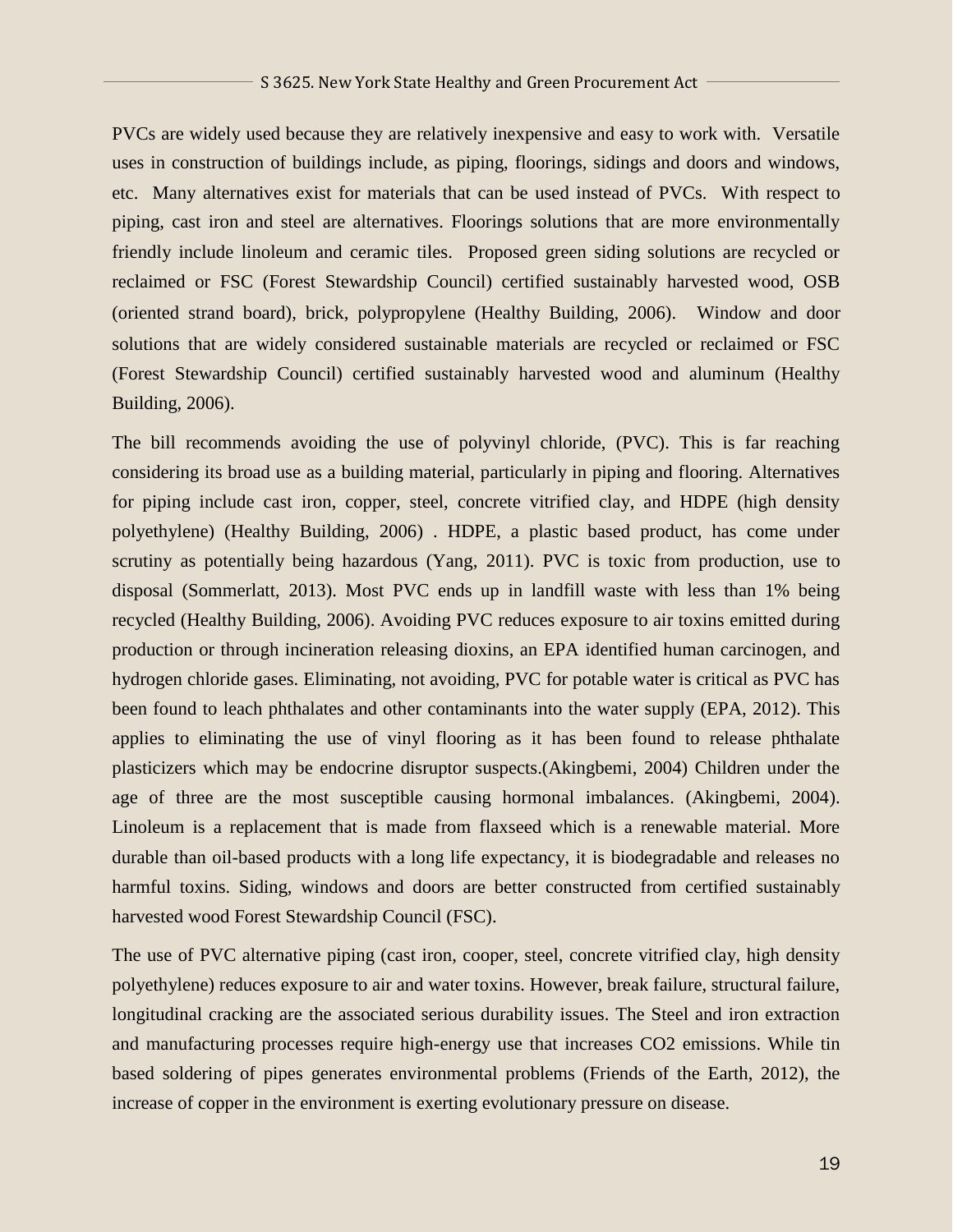### While linoleum is a flooring alternative to reduce exposure to air toxins such as dioxins and vinyl chloride, it also generates adverse impacts on the environment. At the end of its life cycle, most linoleum goes to landfills or incinerators. The use of nitrogen based pesticides (Gorree, 2000) and fertilizers to grow flaxseed contributes to global warming and acidification. Trichloroethane is a solvent used during production that releases volatile organic compounds (Gorree, 2000).

#### **4.4 Electronic Waste**

There are two major issues of concern regarding electronics. These are the amount of energy they use and the hazardous materials they contain. Energy consumption by electrical and electronic devices is higher than for any other type of appliance. Depending on the source of raw materials used to produce the energy, the environmental damages from high energy-use can be significant. The EPA estimates that greenhouse gas emissions from electricity demand have increased by 11% since 1990 and consume an abundance of fossil fuels ( $EPA<sup>2</sup>$ , 2015).

While the Bill does not directly address electronic waste, it does state its intention to increase energy efficiency by utilizing and reducing pollution while improving human health and protecting the environment. Lead, mercury, beryllium, cadmium, and chromium are toxic materials used in the production of electronics. These elements, when released into the environment, can cause soil and air pollution, and put workers at risk of exposure during the extraction, production and disposal phases (New York State Department of Environmental Conservation, 2014).

The electronics industry was designed around the melting point and physical properties of lead. Lead is ideal for soldering. For decades lead–tin solder has been used to attach electronic components to printed wiring boards. Lead is not a problem when contained in electronic equipment. However, when electronic components are deposited in landfills, lead leaches into the groundwater supply and contaminates drinking water. (Electronics TakeBack Coallition, n.d.) The risk is compounded in countries that receive massive imports of electronic waste. Eighty percent of recycled electronics in the U.S. are sent to China, Nigeria, India, Pakistan, and Vietnam. Unprotected workers, including children, strip recyclables out of electronic components in a cottage industry of sorts (Electronics TakeBack Coallition, n.d.). Thus, the team opted to procure lead free and Energy Star designated electronics. Energy Star computers use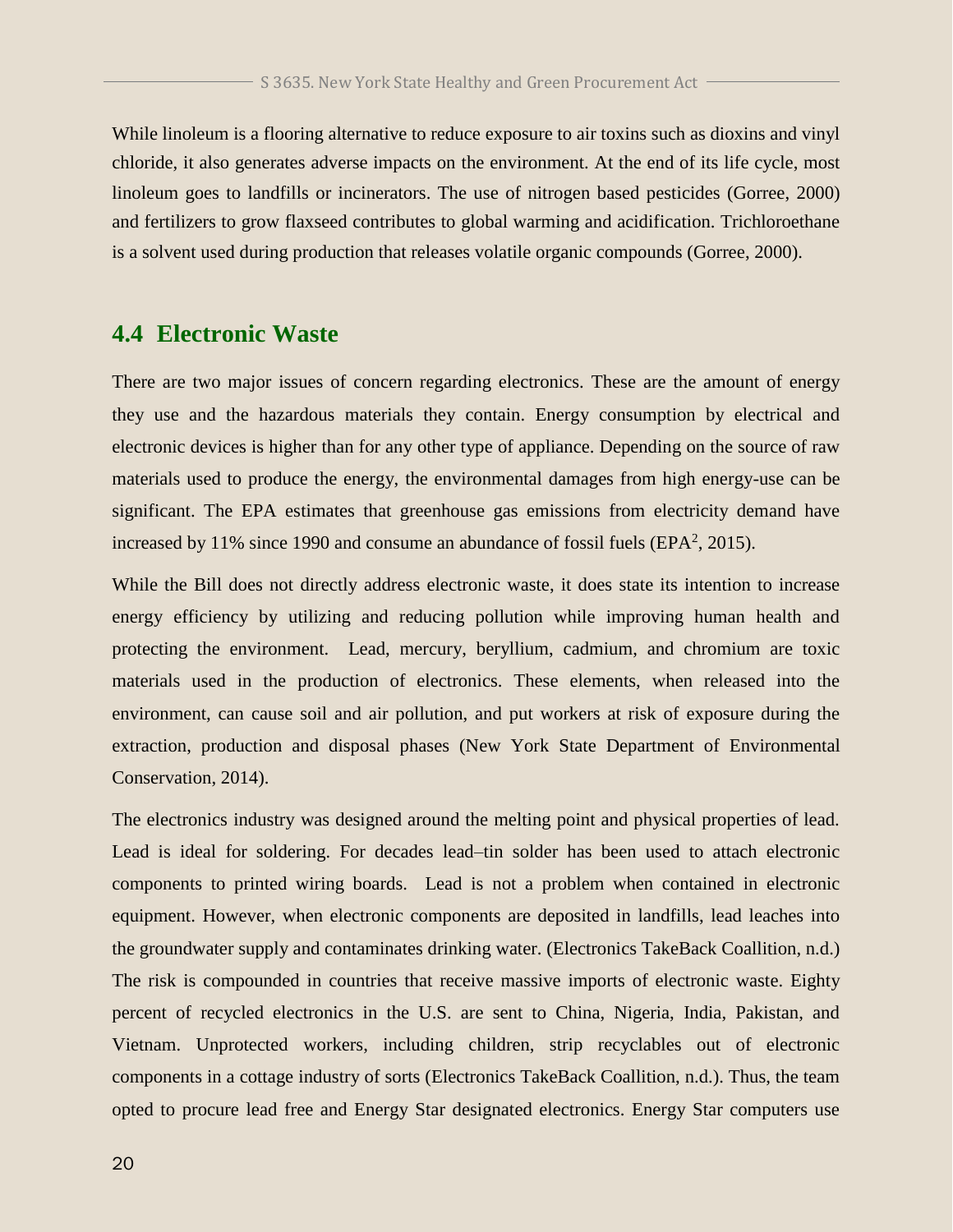30%-65% less energy than computers without this designation. The reduction of energy directly impacts the reduction of greenhouse gas emissions. If all of the computers in the U.S. were Energy Star labeled, it would equal reducing the greenhouse gas emissions of over 1.4 million vehicles (EPA<sup>2</sup>, 2015). Potential alternatives to lead include a combination of tin, bismuth, silver, copper that melt at low temperatures and share the properties of lead.

Lead has serious effects on humans. Lead exposures above the 600 ppm (EPA standard) cause biochemical changes that affect human physiology at the neurological level, the nervous, cardiovascular and immune systems (Bostick, 2015). In particular, research shows lead exposure by children has resulted in impaired neurodevelopment, learning and behavioral problems. Research done by the EPA on neurocognitive effects in children showed evidence of a direct correlation between increased blood lead concentrations and IQ change. An increase of 1 ug/dL in average blood lead concentration was associated with a decrease of 0.5 IQ points (EPA, 2007).

Scientific issues, controversies and trade-offs are associated with seeking to utilize lead free electronics. Firstly, we need to carefully distinguish between lead-free assembly versus leadbased assembly because lead-free assembly is not better for the environment but even worse. Lead free solder such as tin, silver and copper has global warming, acidification and human toxicity potential. The additional tin mining required to produce high-purity tin alloys, plus the mining of other precious metals required to alloy with tin in substitution for lead is a poor trade for the use of existing lead, much of which comes from recycled products (Titus, 2011). Increased solder-reflow temperatures will put heat-sensitive components such as SAC solder (95.5% tin, 3.9% silver, 0.6% copper) at risk because many of the components being made could not withstand the higher temperatures (Black, 2005).

A scientific controversy related to purchasing Energy Star electronics is that when compared to certain low-use applications or in locations with very low rates of electricity, EnergyStar qualified products are not cost-effective (Foster, 2013). Additionally, Energy Star's reported energy savings are unreliable and some of the benefits are not verified (Foster, 2013). Environmental News Service has also advised that Energy Star electronics lack quality review of its data, heavily dependent on estimates, forecasting and unverified third party reporting.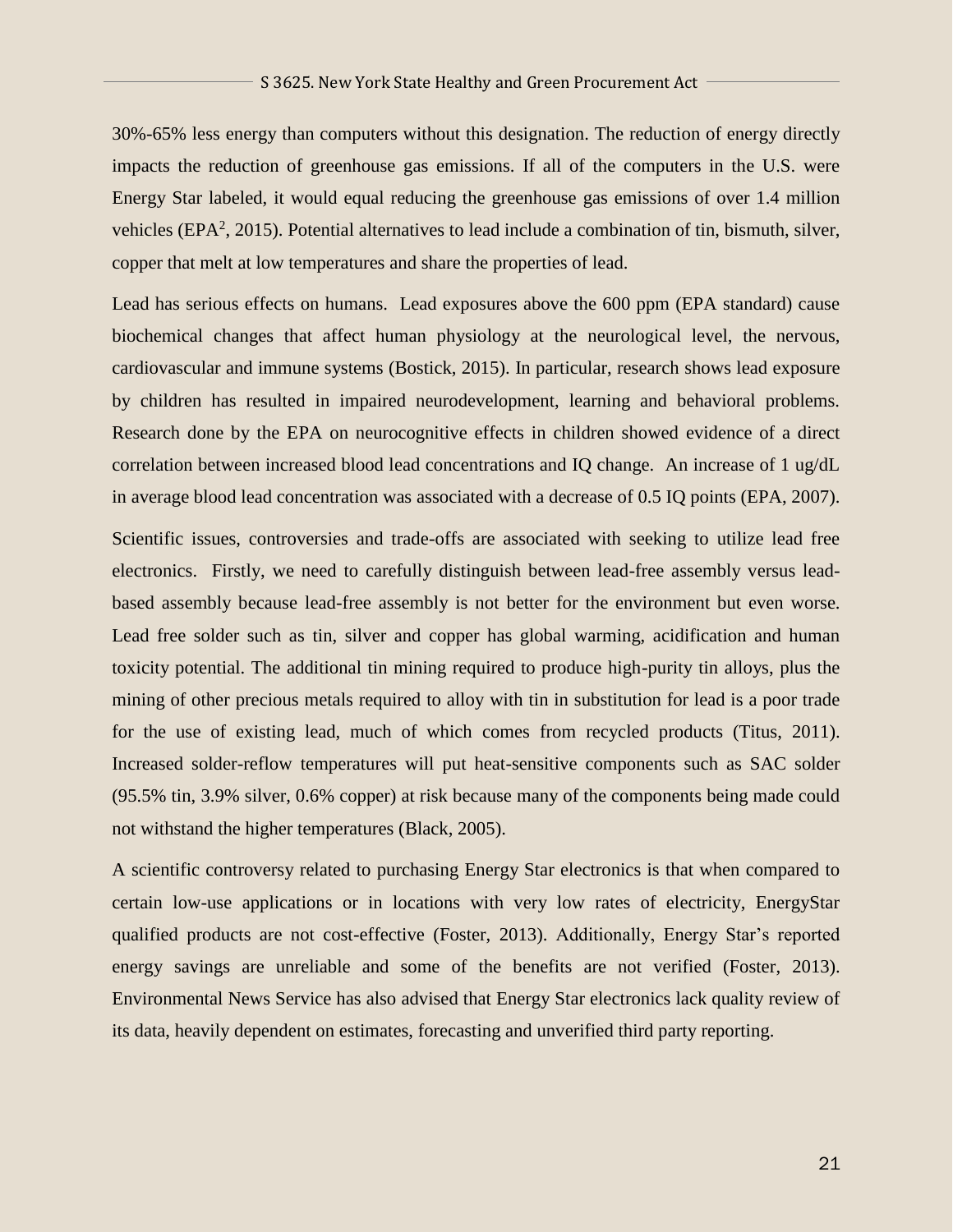## **5 Indicators for Measuring the Success of the Solutions**

Performance indicators play an important role in tracking progress towards achieving a program's desired goals. These enable stakeholders to reassess and redesign prior solutions when and where needed. In order to determine the appropriate performance indicators, the following success factors were been created by the team for each problem purchase:

#### *Success Factors*

*Vehicles:* The burning of fossil fuels is a leading cause of greenhouse gas emissions and vehicles are a leading contributor. The team proposes that New York State procure more electric vehicles as a solution. Thus, a success factor to ensure that the goal is being met would be a:

> Reduction in greenhouse gas emissions and airborne particulate matter from fuel combustion

*Paper:* Paper has been traditionally produced using a toxic bleaching agent named chlorine. Chlorine causes adverse health and environmental impacts; therefore, the team advises the State to procure only chlorine-free paper. A success factor to ensure that the goal is being met would be a:

• Reduction in Chlorine and dioxin emissions from paper consumption

*Building Materials:* Materials made from PVC can produce toxic chemicals during its production, use and disposal. The team recommended procuring non-PVC-based piping and linoleum-based flooring. A success factor to ensure that the goal is being met would be a:

• Reduction in toxic pollutants

*Electronics:* Electronic equipment used by the members of the State consists of products such as computers, servers, lighting, heating and cooling systems. These electronics consume vast amounts of electricity and contributes to greenhouse gas emissions. In order to conserve and minimize the energy consumed, the team suggests purchasing electronics that are Energy Starlabeled. These devices generally use 20-30% less electricity in comparison to devices that do not carry the label (Tugent, 2008). A success factor to ensure that the goal is being met would be a:

• Reduction in greenhouse gas emissions

Additionally, another concern regarding electronic equipment is that some of the equipment contains heavy metals and hazardous chemicals such as lead (Pb). This is both an environmental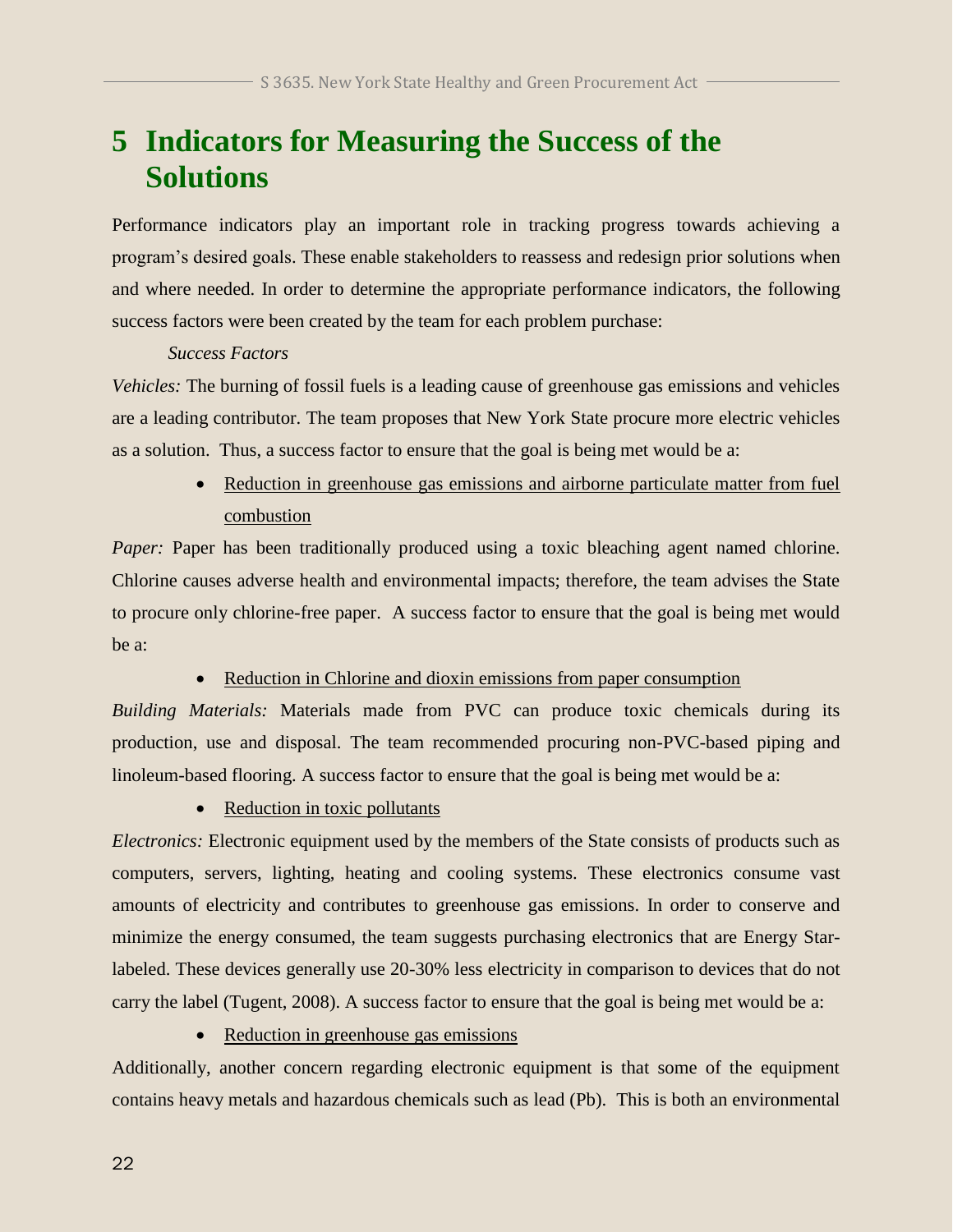and public health concern when it is released into the environment and causes soil, water and air pollution. Therefore, the team advises purchasing lead-free electronics. A success factor to ensure that the goal is being met would be a:

• Reduction in toxic pollutants

#### *Performance Indicators*

The following performance indicators will allow stakeholders involved in the analysis of the policy to track its progress and or success of the policy and ensure that the goals of the policy are being met:

| <b>Category</b>           | <b>Success Indicators</b>                                    |
|---------------------------|--------------------------------------------------------------|
| <b>Vehicles</b>           | Measure carbon dioxide (CO2) emissions                       |
|                           | Measure atmospheric Average Particulate Matter Concentration |
|                           | Measure chlorine (Cl2) content from point source             |
| Paper                     | Measure dioxins (TCDD) exposure; water contamination         |
|                           | Measure Phthalates (DEHP) exposure                           |
| <b>Building Materials</b> | Measure Dioxin (TCDD) exposure                               |
| <b>Electronics</b>        | Measure electricity usage (MWh, kWh)                         |
|                           | Measure Lead (Pb) exposure                                   |

Table: Success Indicators for four procurement categories

## **6 Conclusion**

New York State is one of the first governments in the United States to attempt to use human health and the environment as a standard in the procurement of technologies, goods and services. Throughout our analysis, we critically discussed and clarified what green procurement means. This entailed dissecting the lifecycle of paper, electronics, building materials and vehicles to better understand the negative effects associated with procurement of these items. Most products exhibit cradle to grave cycles with harmful impacts on the environment and human health through emissions of pollutants, damage to ecosystems, and other hazards. Preventing waste from entering landfills by promoting recycling of discarded items and reintroducing old materials from the waste stream into the production line, creates an end use market while providing environmental, human health, and economic benefits. The Healthy and Green Procurement Act provides a framework for product-specific stewardship. This stewardship presents criteria requiring agencies to fully analyze the best available actions and consistently purchase the most sustainable goods. Frameworks like the Procurement Act will force citizens to rethink where to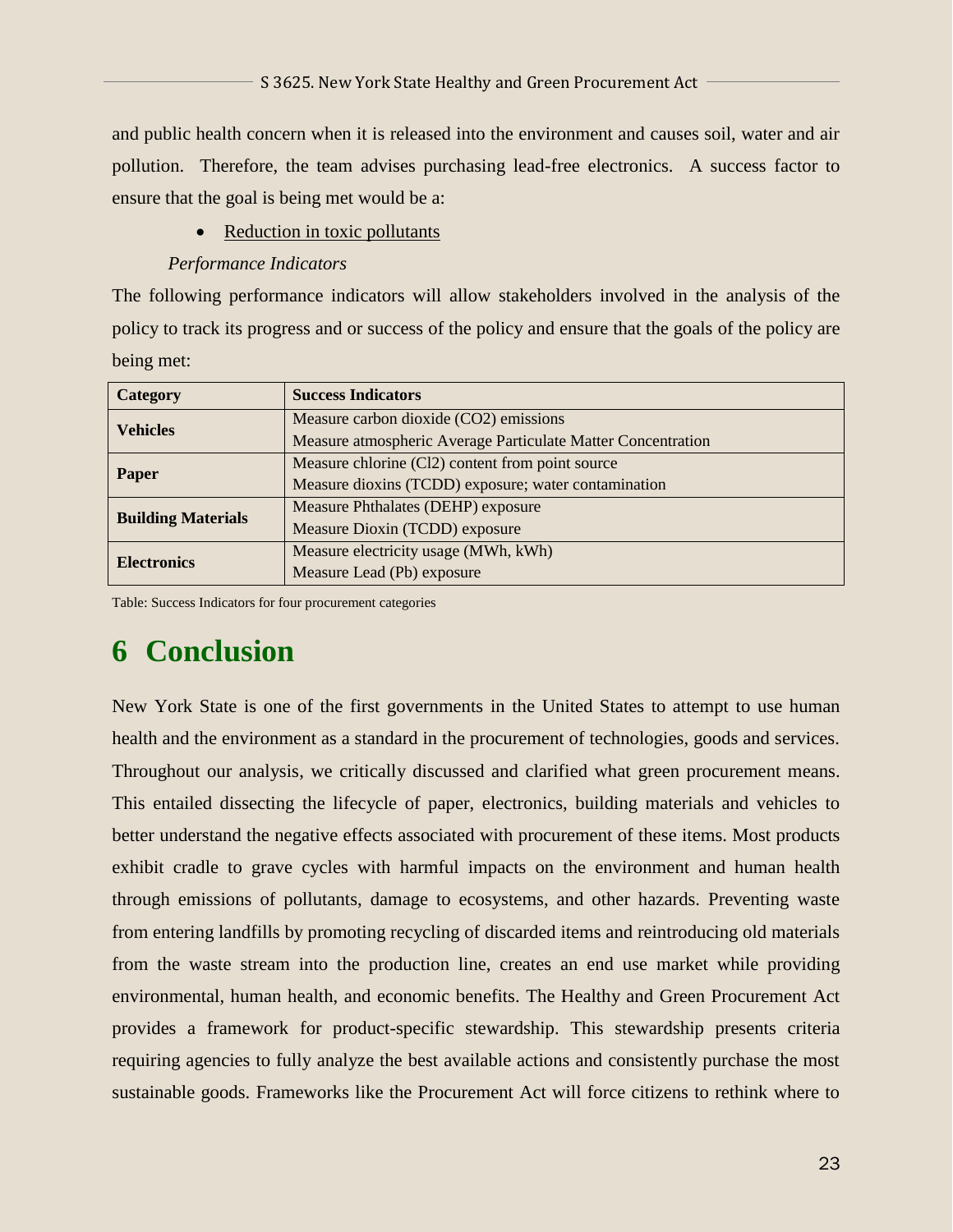get their daily services from. Additionally, such an Act means state agencies and authorities will be leading by leading by example and clearly demonstrating a commitment to a more sustainable way of life. This can also incentivize businesses to adopt more green practices to attract the State and the more selective customer.

In order to combat forest degradation, ecosystem loss, rising pollution, public health problems, and waste accumulation; examining consumer actions which foster these problems is essential. The Healthy and Green Procurement Act is the first critical step at examining our consumer actions and curtailing our harmful procurement. Thus, we have resolved that the traditional procurement methodology is defective and a new one is required if we are to successful address the increasing threats of the  $21<sup>st</sup>$  century as a healthier and more environmentally conscious society.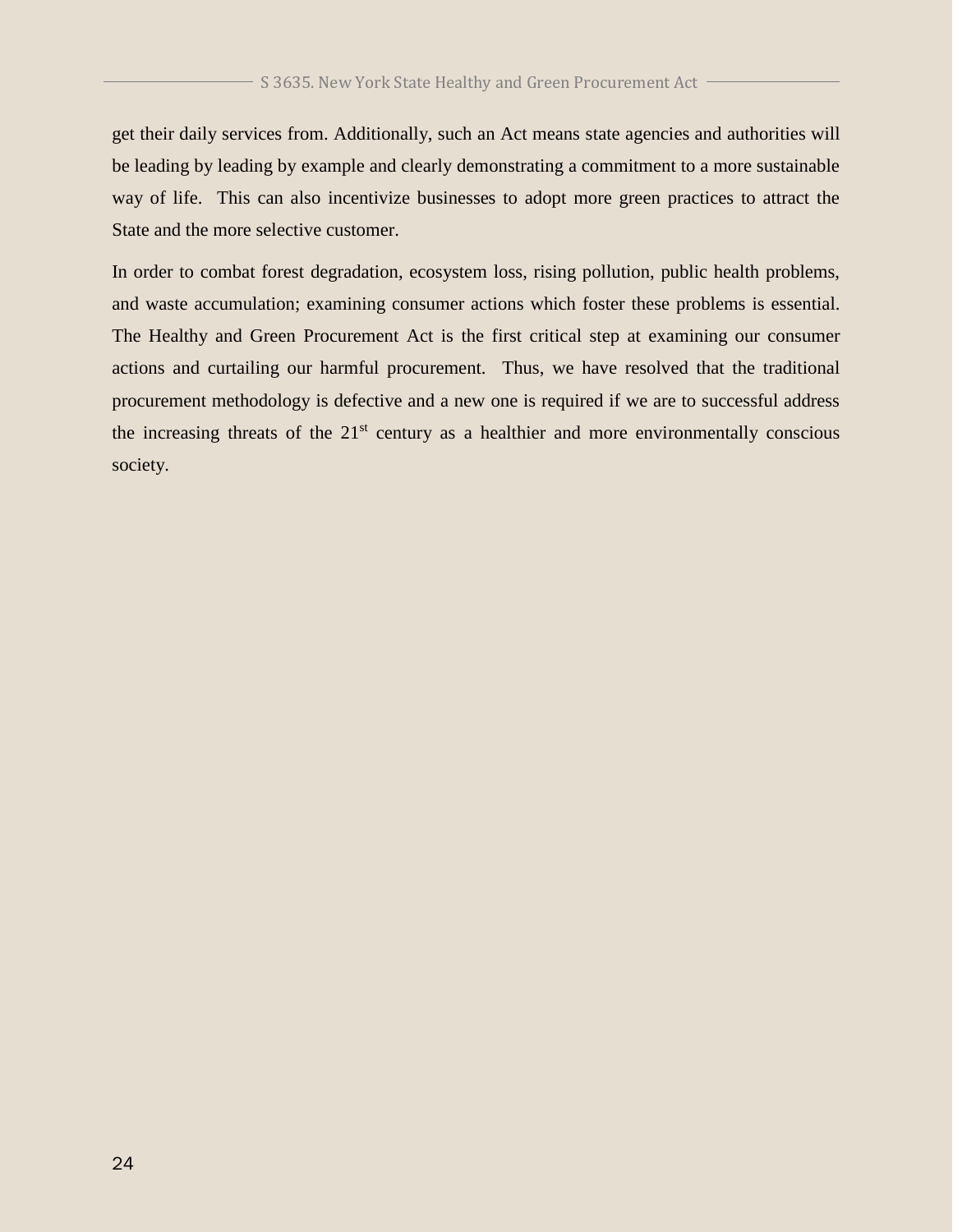## **7 Reference**

Air Liquide, Use of Ozone. (2007, August 8). Retrieved September 19, 2007, from http://www.us.airliquide.com/

Akingbemi, B. (2004, January 20). Phthalate-induced Leydig cell hyperplasia is associated with multiple endocrine disturbances. Retrieved from<http://www.pnas.org/content/101/3/775.long>

Alliance for Environmental Technology, Quality Paper Clean Environment. (1994, October 1). Retrieved August 14, 2015, from http://www.aet.org/epp/brochure\_0806.pdf

Annual Information Statement (2011, May 24). Retrieved August 14, 2015, from <https://www.budget.ny.gov/pubs/archive/fy1112archive/enacted1112/AIS/Final2011AIS.pdf>

Biermann, C. (1993). *Essentials of pulping and papermaking*. San Diego: Academic Press.

Black, H. (2005). Getting the Lead Out of Electronics. *Environmental Health Perspectives*, *113*(10), A682–A685.

Bostick, Ben *course:* Environmental Chemistry, Lecture Notes (2015).

Chandler, D. (2012, April 9). Clean energy could lead to scarce materials. Retrieved August 14, 2015, from<http://newsoffice.mit.edu/2012/rare-earth-alternative-energy-0409>

Cohen, S. (2011). *Sustainability management lessons from and for New York City, America, and the planet*. New York: Columbia University Press.

DeMorro, C. (2014, June 23). Hybrids vs Electric Vehicles vs Plug-in Hybrids (Infographic). Retrieved August 14, 2015, from http://cleantechnica.com/2014/06/23/infographic-showsdifferences-hybrids-evs-phevs/

Electronics TakeBack, Where's The Harm – From Materials Extraction? (n.d.). Retrieved August 14, 2015, from [http://www.electronicstakeback.com/toxics-in-electronics/wheres-the](http://www.electronicstakeback.com/toxics-in-electronics/wheres-the-harm-extraction/)[harm-extraction/](http://www.electronicstakeback.com/toxics-in-electronics/wheres-the-harm-extraction/)

Environment America, Pulp Fiction: Chemical Hazard Reduction at Pulp and Paper Mills. (2007, August 1). Retrieved August 14, 2015, from

http://www.environmentamerica.org/sites/environment/files/reports/PulpFictionFinalU.S.PIRG. pdf

EPA<sup>1</sup>, Greenhouse Gas Emissions: Transportation Sector Emissions. (2015, May 7). Retrieved August 14, 2015, from

http://www.epa.gov/climatechange/ghgemissions/sources/transportation.html

EPA<sup>2</sup>, Electricity Sector Emissions. (2015, May 7). Retrieved August 14, 2015, from <http://www.epa.gov/climatechange/ghgemissions/sources/electricity.html>

EPA, Vinyl chloride. (2013, October 13). Retrieved August 14, 2015, from http://www.epa.gov/ttnatw01/hlthef/vinylchl.htm

EPA, Recycling Your Electronic Waste. (2014). Retrieved August 14, 2015, from <http://www.dec.ny.gov/chemical/66872.html>

EPA, Environmental Protection Agency. (2007, June 8). Retrieved August 14, 2015, from http://www2.epa.gov/sites/production/files/documents/casac\_draft\_approach\_july2007.pdf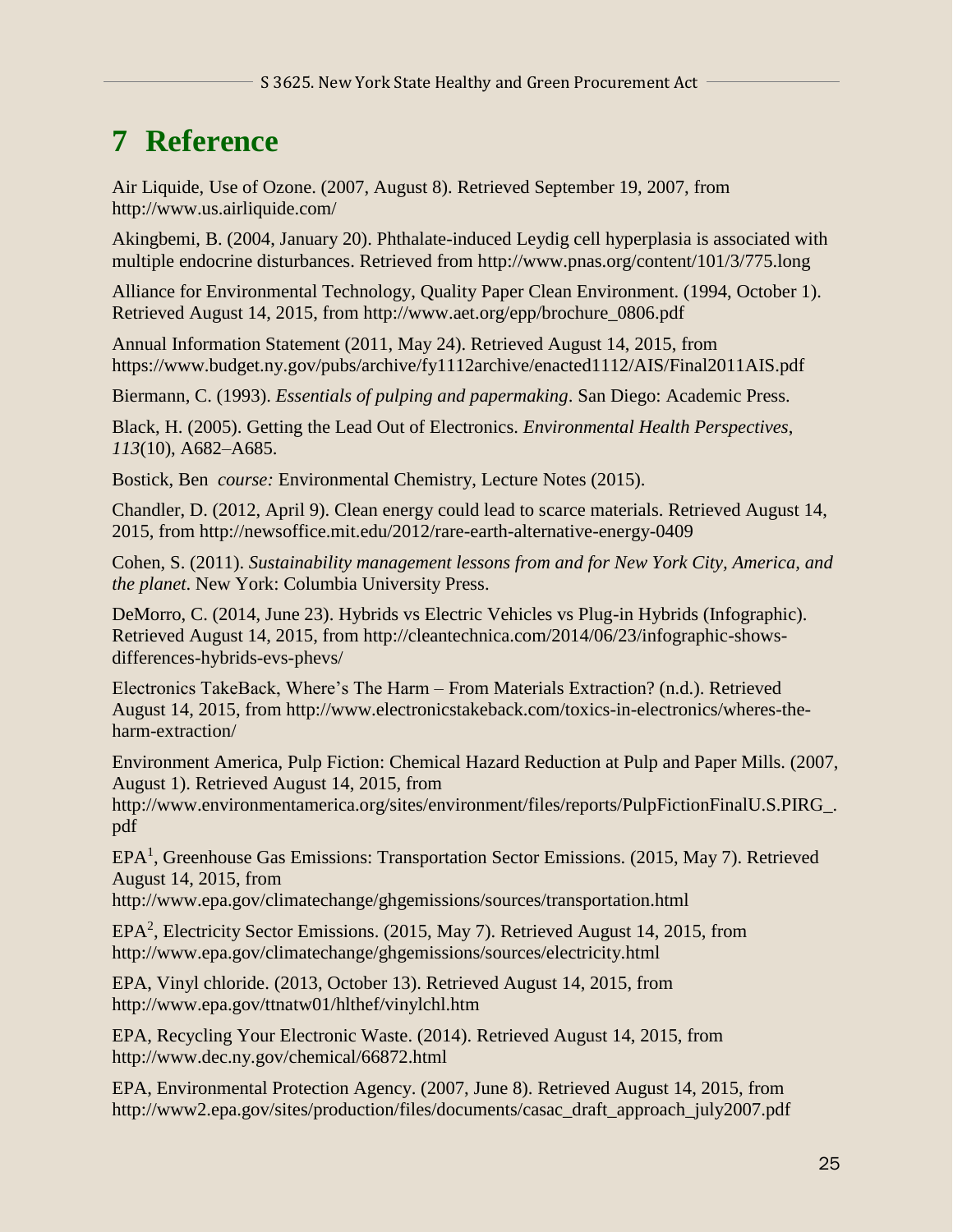EPA, Greenhouse Gas Emissions from a Typical Passenger Vehicle. (2014, May 1). Retrieved August 14, 2015, from http://www.epa.gov/otaq/climate/documents/420f14040a.pdf

Foster, J. (2013, August 13). New Energy Star Rules Raise The Question Of How To Make Energy Efficiency Accessible To All. Retrieved August 14, 2015, from http://thinkprogress.org/climate/2013/08/13/2447511/energy-efficiency-affordability/

Friends of the Earth, Mining for smartphones: The true cost of tin. (2012, November 1). Retrieved August 14, 2015, from http://www.foe.co.uk/sites/default/files/downloads/tin\_mining.pdf

Gorrée, M., & Huppes, G. (2000, June 1). Environmental Life Cycle Assessment of Linoleum. Retrieved August 7, 2015, from

http://www.researchgate.net/publication/225623154\_Environmental\_Life\_Cycle\_Assessment\_of \_linoleum

Gullichsen, Johan; Carl-Johan Fogelholm. (2000). *"Chemical Pulping"* Finland: Tappi Press.

Healthy Building, PVC in Buildings: Hazards and Alternatives. (2006). Retrieved August 14, 2015, from http://www.healthybuilding.net/uploads/files/pvc-in-buildings-hazards-andalternatives.pdf

Marx, P., Helmers E., (2012, April 26). Electric cars: Technical characteristics and environmental impacts. Retrieved August 14, 2015, from http://www.enveurope.com/content/24/1/14

New York Senate, Senate Passes 2015-16 State Budget That Creates a Brighter Future for New York. (2015, March 31). Retrieved August 14, 2015, from http://www.nysenate.gov/pressrelease/senate-passes-2015-16-state-budget-creates-brighter-future-new-york

New York State Department of Environmental Conservation. (2015). Retrieved August 14, 2015, from http://www.ogs.ny.gov/EO/4/Docs/ThirdProgressReport.pdf

New York State Department of Environmental Conservation, Stop Save That Office Paper. (2014). Retrieved July 14, 2015, from http://www.dec.ny.gov/docs/materials\_minerals\_pdf/stopbook.pdf

New York State Procurement Council. (2014, May). Retrieved August 14, 2015, from http://www.ogs.ny.gov/bu/pc/Docs/Guidelines.pdf

NRDC, Green Living: Green Living Guides. (2006, September 20). Retrieved August 14, 2015, from http://www.nrdc.org/cities/living/chlorine.asp

Praxair, Pulp Bleaching with Ozone. (1998). Retrieved August 14, 2015, from http://www.praxair.com/~/media/North America/US/Documents/Specification Sheets and Brochures/Industries/Pulp and Paper/P8228.pdf

PrintWiki, Thermomechanical Pulping. (n.d.). Retrieved August 14, 2015, from http://printwiki.org/Thermomechanical\_Pulping

Ryan M., G., Binkley, D., & Fownes J., H. (1997). Age-related Decline in Forest Productivity. Retrieved August 14, 2015, from http://warnercnr.colostate.edu/~dan/papers/AdvancesEcologicalResearch\_27\_1997.pdf

26